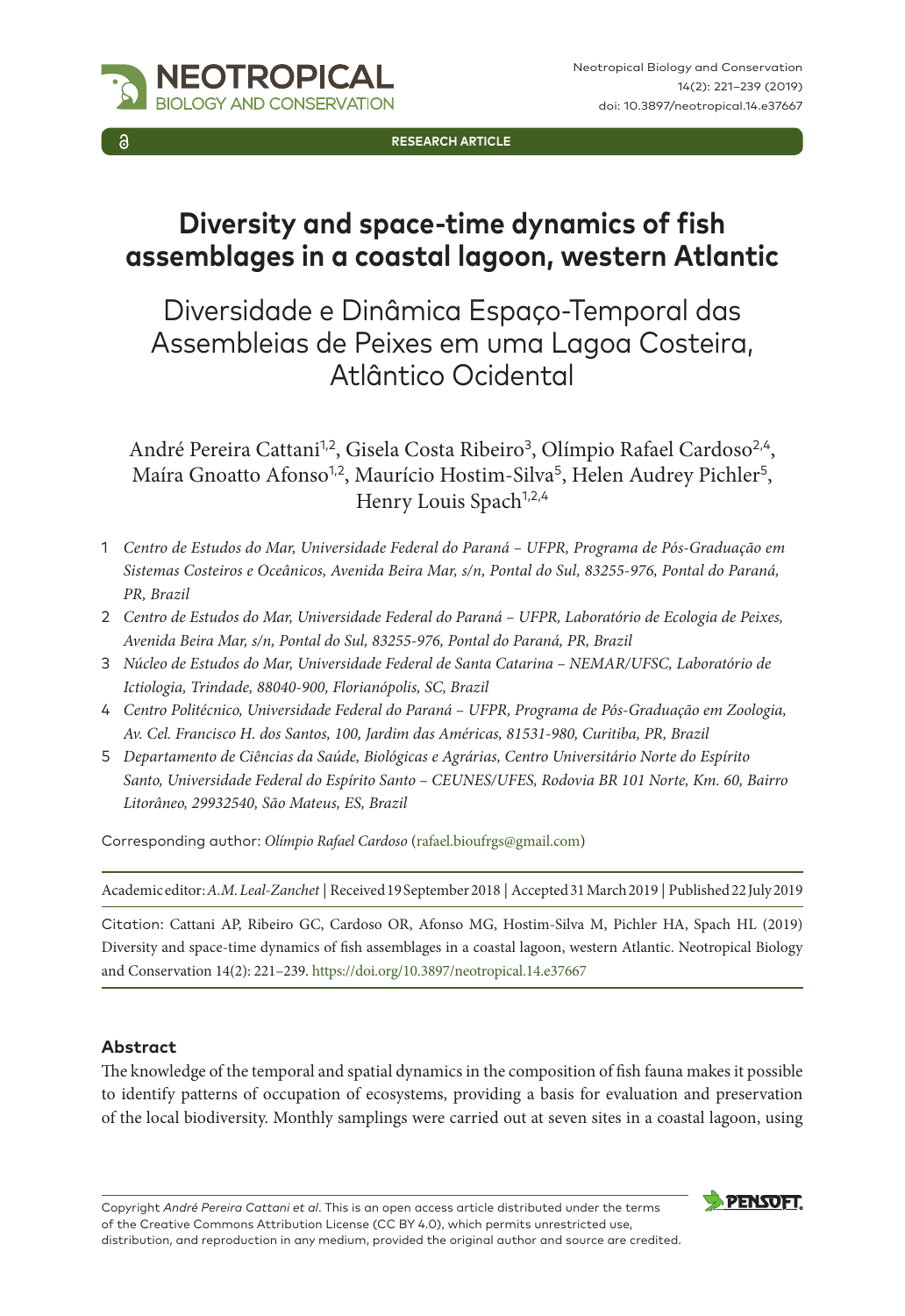a casting net, dip net and beach seine. A total of 4,110 individuals were collected, distributed in 23 families and 49 taxa of fish, with a predominance of *Mugil liza*, *M. curema*, *Atherinella brasiliensis*, *Micropogonias furnieri* and *Eucinostomus argenteus*, corresponding to more than 80% total weight of all individuals caught. Regarding seasonality, greater abundances were recorded in fall, influenced by the high abundance of *A. brasiliensis* in this period. In addition to fall, this species was also abundant in summer. However, this pattern of dominance was different for the families Mugilidae and Gerreidae, with higher abundances in spring and summer, respectively. The highest abundances were found in the southern section of the lagoon, which are related to the high abundance of *A. brasiliensis*, *M. liza* and *M. curema*. In relation to the indices of average taxonomic distinctness and variation in the taxonomic distinctness, no significant differences were detected between the seasons of the year. Thus, the patterns of distribution and occurrence of fish in the lagoon were consistent with the patterns observed in Brazilian coastal lagoons and estuaries, as well as to the coastal shallow areas of the southeastern and southern regions.

#### **Resumo**

O conhecimento da dinâmica temporal e espacial na composição da ictiofauna permite identificar padrões de ocupação dos ecossistemas, base de avaliação e preservação da biodiversidade local. Amostragens mensais foram realizadas em sete locais da lagoa costeira, utilizando tarrafas, puças e arrasto de praia. Um total de 4110 indivíduos foi coletado, distribuído em 23 famílias e 49 táxons de peixes, com predomínio de *Mugil liza*, *M. curema*, *Atherinella brasiliensis*, *Micropogonias furnieri* e *Eucinostomus argenteus*, correspondendo a mais de 80% do peso total de todos os indivíduos capturados. Em relação à sazonalidade, maiores abundâncias foram registradas no outono, influenciadas pela alta abundância de *A. brasiliensis* neste período. Além do outono, esta espécie também foi abundante no verão. No entanto, este padrão de dominância foi diferente para as famílias Mugilidae e Gerreidae, com maiores abundâncias na primavera e no verão, respectivamente. As maiores abundâncias foram encontradas no trecho sul da lagoa, relacionadas à alta abundância de *A. brasiliensis*, *M. liza* e *M. curema*. Em relação aos índices de diferenciação taxonômica média e variação na distinção taxonômica, não foram detectadas diferenças significativas entre as estações do ano. Assim, os padrões de distribuição e ocorrência de peixes na lagoa foram consistentes com os padrões observados nas lagoas e estuários costeiros brasileiros, bem como nas áreas costeiras rasas das regiões sudeste e sul.

#### **Keywords**

coastal area, fish fauna, south Brazil, taxonomic structure

#### **Palavras-chave**

área costeira, estrutura taxonômica, fauna de peixes, sul do Brasil

### **Introduction**

According to Yáñez-Arancibia and Nugent (1977), fish are considered regulators of the ecosystem. The ecological role of fish in the energy chain is of paramount importance, especially for fish from coastal lagoons, as they participate in different trophic levels, exchanging or storing energy with neighboring ecosystems, or storing energy through juvenile fish. In South America, about 12.2% of the coastline is in the form of lagoons (Cromwell 1971). Coastal lagoons present physical and chemical gradients influenced by marine and continental environments (Kjervfe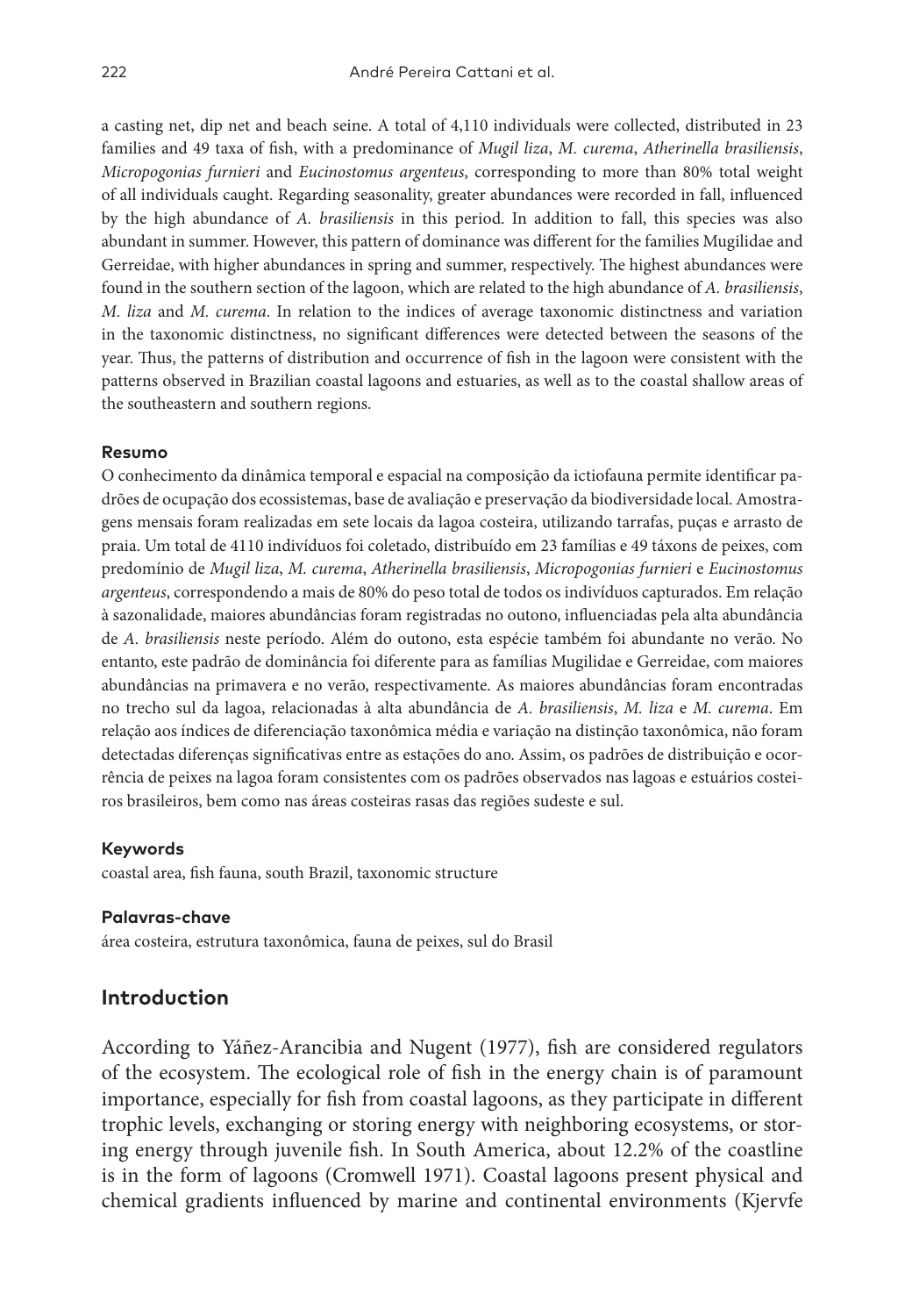1994; Suzuki et al. 1998). These ecosystems, like estuaries, are highly productive and dynamic environments of fundamental importance in the ecological processes of the coastal biota, especially for fish (Day Jr. and Yáñez-Arancibia 1982). They are also commercially important environments and home to some species of fish such as mojarra (*Eugerres* spp), fat snook (*Centropomus parallelus*) (Aguierre-León et al. 2014) and mullet (*Mugil* spp.) (Embarek et al. 2017).

Among studies on the fish fauna of coastal lagoons, the following stand out: Mariani (2001), Verdiell-Cubedo et al. (2006), Pérez-Ruzafa et al. (2006) and Embarek et al. (2017) in the Mediterranean Sea; Pombo et al. (2005) on the Portuguese coast; as well as Onuf and Quammen (1983) and Amezcua and Amezcua-Linares (2014) in the Gulf of California. In the Western Atlantic, the following stand out: Andreata et al. (1989), Barbien et al. (1991) and Aguiaro and Caramaschi (1995), tropical region; and Borgo et al. (2015) in the Conceição Lagoon (subtropical region). These studies address spatial and temporal distributions of abundance, biomass, richness, diversity, and the relationships of these aspects to environmental variables.

The Conceição Lagoon, located in the subtropical western Atlantic, is the target of intense environmental impacts because it is a hub for leisure activities, culture, tourism and recreation (Sierra de Ledo et al. 1985). In the 1980s, this lagoon was already considered eutrophic (Odebrecht and Caruso Jr 1987) and in the 1990s, the number of inhabitants in its surroundings tripled (IBGE 2000), increasing nutrient and organic matter intake in this ecosystem. In general, the highest concentrations of nutrients were recorded after rainy periods, near river mouths and in the vicinity of domestic effluent discharge points (Souza Sierra et al. 1999; Dias et al. 2014), also interfering directly in the decrease of the salinity of these environments.

Another impact to this Lagoon was the opening of a channel that connects the lagoon to the sea in 1982 (Lisboa et al. 2008), which caused an even greater homogenization in its physical and chemical parameters (Silva et al. 2017). These impacts vary seasonally and spatially, also influencing the distribution of fish fauna (Pazete de Oliveira and Tejerina-Garro 2010). According to Barbosa (2003), in a survey of the fishery data made between 1964 and 1998 in Conceição Lagoon, the catch in the fishery had a linear decrease, decreasing from 326 tons to 5 tons of fish and crustaceans in the course of these years. In the same period, the Conceição Lagoon suffered major changes in water quality due to the eutrophication process (Fonseca 2004), which may lead to impacts such as anoxia, hypoxia, toxic algal blooms, fish mortalities and reduction of the biodiversity of these systems (Silva et al. 2017).

Variations in the number of species, biomass and species richness between the seasons and areas of the Conceição Lagoon were studied by Borgo et al. (2015) and reinforce their ecological importance as a nursery and feeding grounds, since most of their species are in the recruitment phase. In addition to the composition and structure of the fish fauna, the present study evaluates the occurrence of seasonal and spatial variations in the taxonomic structure of the Conceição Lagoon. Studies involving taxonomic diversity contribute to basic knowledge, since they help to understand the strategies developed by the organisms in adaptation to the envi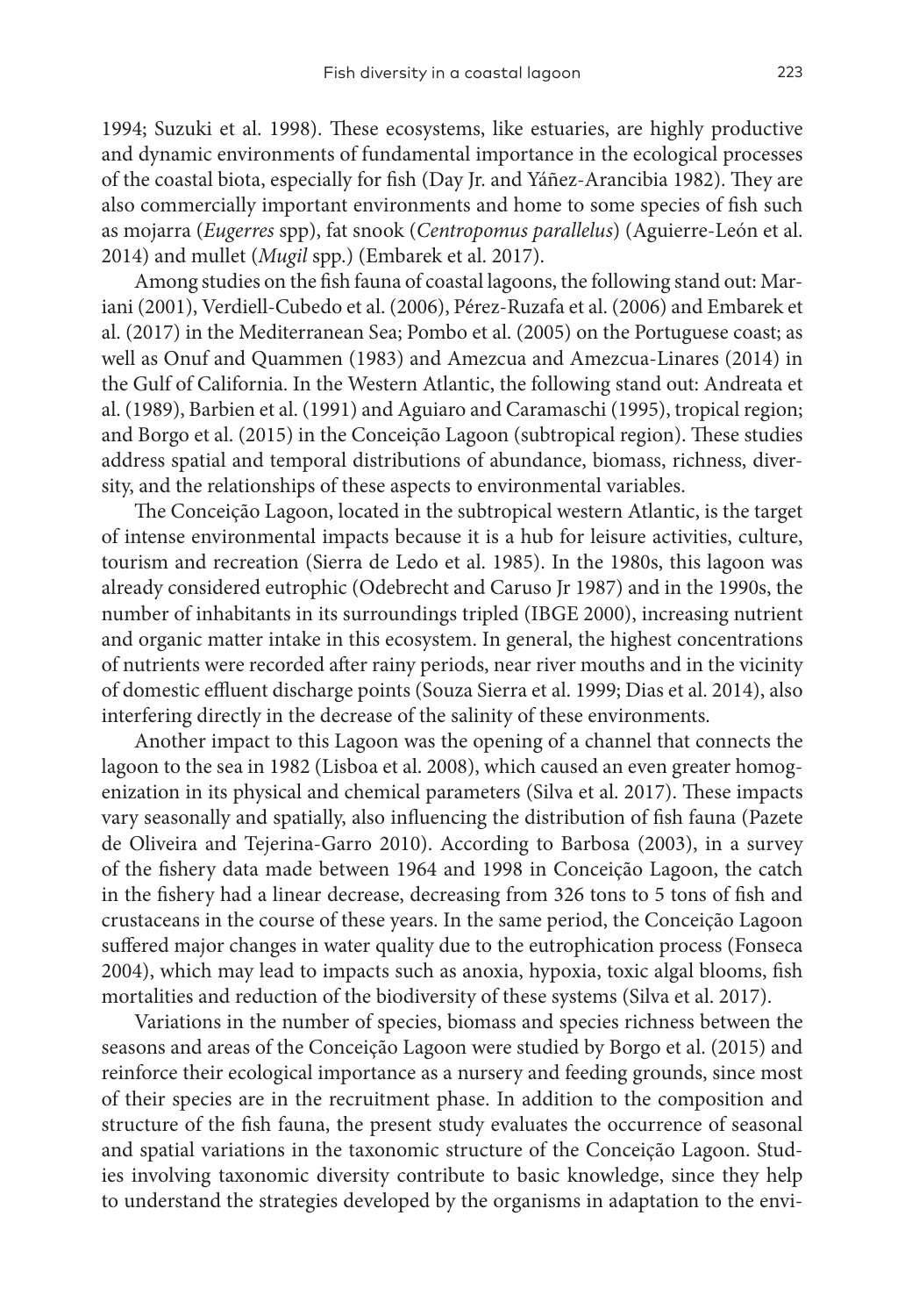ronmental conditions and in the understanding of the distribution patterns of the species (Pouilly et al. 2006), mainly in environments such as Conceição Lagoon, the target of intense environmental impacts.

# **Material and methods**

## **Study area**

Located in the center-east region of Santa Catarina Island, in southern Brazil, at 27°34'S, 48°34'W latitude, with a total length of 13.5 km (north-south axis), the Conceição Lagoon (Fig. 1) has 19.2 km<sup>2</sup> area, width between 2.5 and 0.15 km and depth ranging from 0.5 m in the sand banks to 8.8 m in the channels (Muehe and Gomes Jr 1999; Lisboa et al. 2008). The Conceição Lagoon maintains a connection with the sea through the Barra Channel, which since 1982 has been permanently open, directly influencing the salinity of the water (Lisboa et al. 2008).

# **Sampling**

Daytime monthly samplings were carried out in 1988 at seven sampling sites (Fig. 1), data that could allow a current evaluation of the local fish fauna. The Conceição Lagoon was divided into three sectors (Knoppers et al. 1984; Odebrecht and Caruso Jr 1987) based on physical and chemical characteristics. Sites 1, 2 and 3 correspond to the northern sector, with greater influence of the river and water supply from precipitation, being the place with lower salinity, corresponding to the average of 11 ups. Site 5, with mean salinity of 18.5 ups, and site 7, with salinity close to 35 ups, form the central area. In the south sector, there were sites 4 and 6 with mean salinity of 6.7 ups. At each sampling site and month, fish were sampled with 10 throws of a 12.0-meter perimeter cast net with 10.0 and 30.0 mm mesh sizes; 10 sifted off a dip net with 30.0 cm in diameter and 5.0 mm mesh; and 3 deployments of a beach seine with 1.0-meter-high, 9.0 meters long, 7.0 mm mesh size in the central portion and 10.0 mm on the sides. The specimens were packed in identified bags, according to the site and date of collection, and transported to the laboratory in iceboxes. In the laboratory, fish were identified up to the species level whenever possible. Then, fish were quantified, measured for total length (mm) and weighed (g). All specimens were deposited in the fish collection of the Núcleo de Estudos do Mar-NEMAR, Universidade Federal de Santa Catarina, Florianópolis, Brazil.

# **Data analysis**

In the evaluation of spatio-temporal differences in fish abundance, the permutational multivariate analysis of variance (PERMANOVA) was applied considering together the three fishing gears, with the seasons of the year (summer, fall, spring and winter) and the sectors (north, south and central) as fixed and orthogonal factors (Anderson et al. 2008).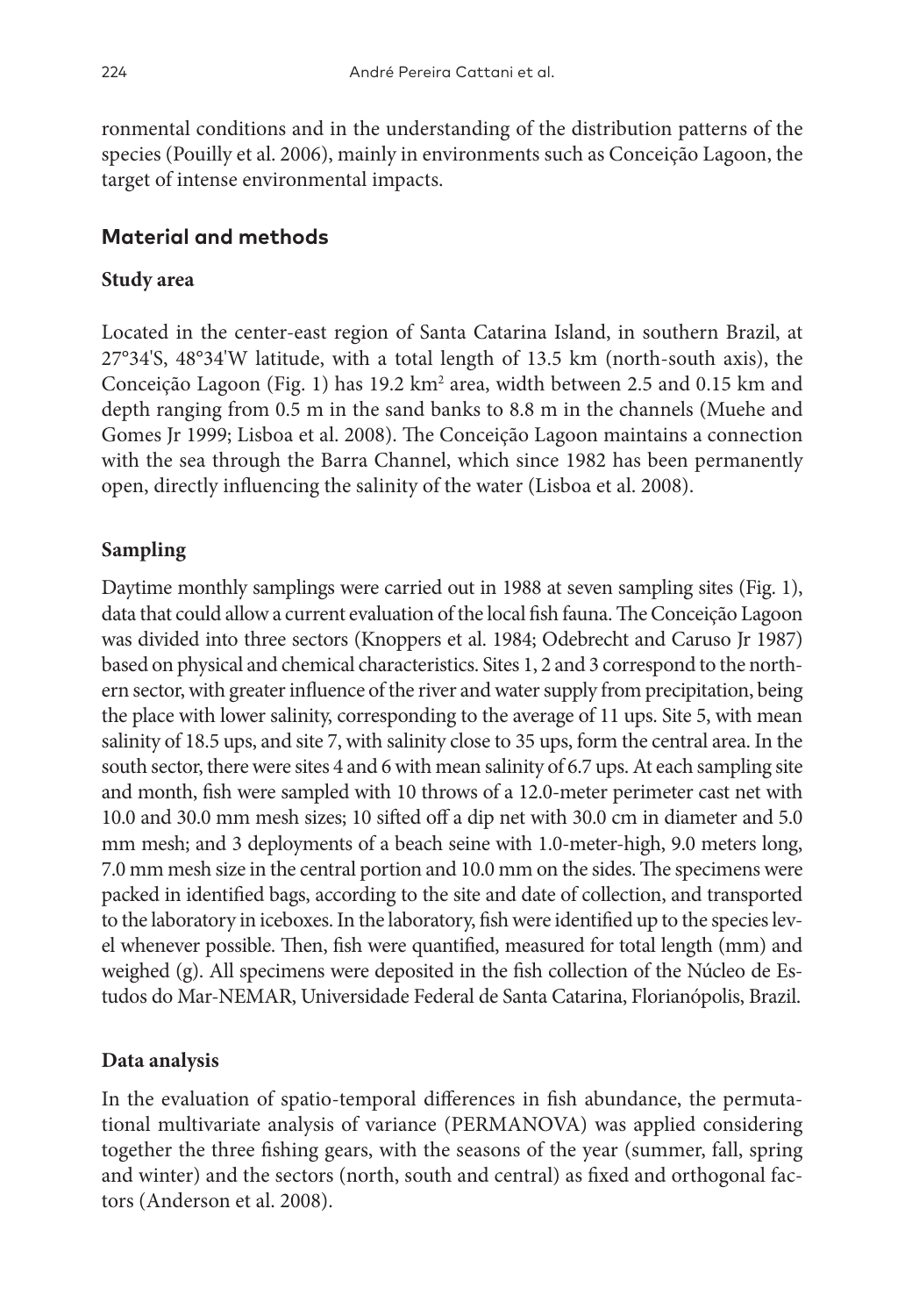

**Figure 1.** Location of the seven sampling sites in the Conceição Lagoon, Santa Catarina Island, southern Brazil.

In the case of rejection of the null hypothesis by PERMANOVA, a pairwise PERMANOVA was applied, which is a test similar to a post-hoc analysis, to perform a posteriori comparison between factors that had significant differences (pvalue <0.05). In order to visualize the differences detected by PERMANOVA, we performed the canonical analysis of principal coordinates (CAP), which generates graphical groupings through permutation (Anderson et al. 2008). In these groupings, Spearman correlations at 0.4 were used to determine which species (vectors) were responsible for each junction.

In addition to the analysis of the whole assemblage, the size structure (total length-TL) of the most abundant species was also tested for spatio-temporal differences. In this case, PERANOVA was used. Unlike PERMANOVA, which analyzes the significance of factors through a multivariate matrix (abundances of all species), PERANOVA is a univariate analysis. In all analyzes, 9999 permutations were made.

In order to evaluate the taxonomic differences between the seasons at each site and to verify which seasons had the highest taxonomic complexity, we calculated the Average Taxonomic Distinctness (Delta+ or AvTD) and Variation in the Taxonomic Distinctness (Lambda+ or VarTD) with the presence/absence matrices (Clarke and Warwick 1994). To visualize graphically if the values of Average Taxo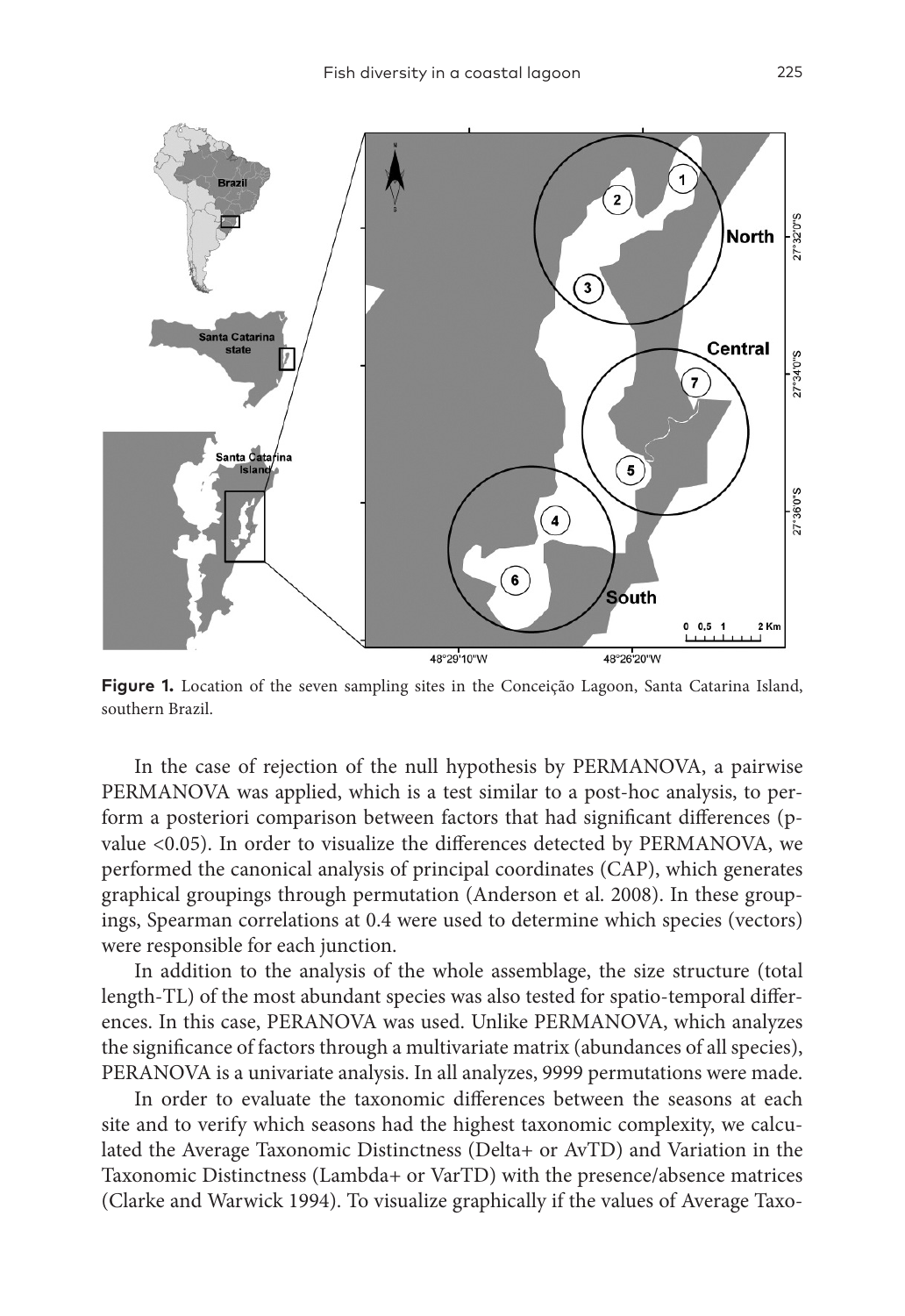nomic Distinctness and Variation in the Taxonomic Distinctness of the seasons of the year are within the taxonomic patterns expected for each location, AvTD and VarTD funnel graphs were elaborated. The taxonomic differences between the seasons of the year were tested by one-way PERANOVA, in which dependent variables were the species richness, and the values of AvTD and VarTD and the fixed factor was the seasons of the year.

## **Results**

A total of 4,110 specimens were caught, distributed in 23 families and 49 species (Table 1). The families with the highest number of taxa were Gerreidae (S=6), Carangidae and Sciaenidae (S=5, each), Clupeidae and Gobiidae (S=4, each), Mugilidae (S=3), Atherinopsidae, Engraulidae, Haemulidae, Hemiramphidae, Paralichthyidae and Sparidae (S=2, each) (Table 1). The other families had only one taxon.

The five families most abundant in their number of individuals were Mugilidae (2,040 individuals), Atherinopsidae (772), Gerreidae (696), Sciaenidae (111) and Carangidae (103) (Table 1). In weight, the largest catches (five most abundant families) were Mugilidae (21.2 kg), Gerreidae (2.8 kg), Atherinopsidae (1.7 kg), Sciaenidae (1.5 kg) and Belonidae (0.5 kg) (Table 1).

In decreasing order, the taxa *Atherinella brasiliensis* (N=770), *Mugil* spp. (N=748), *Mugil liza* (N=712), *Mugil curema* (N=580), *Eucinostomus lefroyi* (N=226), *Eucinostomus argenteus* (N=208), *Eucinostomus gula* (N=111) and *Poecilia* sp. (N=92) were more abundant, accounting for more than 80% of the total catch, and *A. brasiliensis* and *Mugil* spp. corresponded to approximately 35% of the total. Six species, namely *Bregmaceros atlanticus*, *Dactylopterus volitans*, *Ophichthus gomesii*, *Paralichthys* sp., *Stellifer rastrifer* and *Stephanolepis hispidus*, were caught only once (Table 1).

The total catch in weight was 30 kg (Table 1). The species *M. liza* and *M. curema* accounted for approximately 70% of the total catch in weight, and in addition to *A. brasiliensis*, *Micropogonias furnieri* and *E. argenteus* corresponded to more than 80% of the total weight.

In relation to the occurrence of the species in the seasons, 13 species were caught in all seasons of the year and twelve species in only one of the seasons. There was greater richness in summer and fall (36 species each), followed by winter (26) and spring (23) (Table 1). In relation to the sectors (North, Center and South), 15 species occurred in the three sectors and 21 species occurred exclusively in only one sector. The largest number of species occurred in the central sector (42), followed by the southern (29) and northern (21) sectors (Table 1).

In the comparison between the means of total length of the most abundant fish species, PERANOVA detected significant differences for the interaction between season and sector for *A. brasiliensis* and *M. liza* and for season of the year for the three most abundant taxa (*A. brasiliensis*, *Mugil* spp. and *M. liza*) (Table 2). In relation to *A. brasiliensis*, pairwise PERANOVA detected significant differences between the central and south sectors  $(t = 3.8561, p\text{-}pera = 0.0001)$  and between south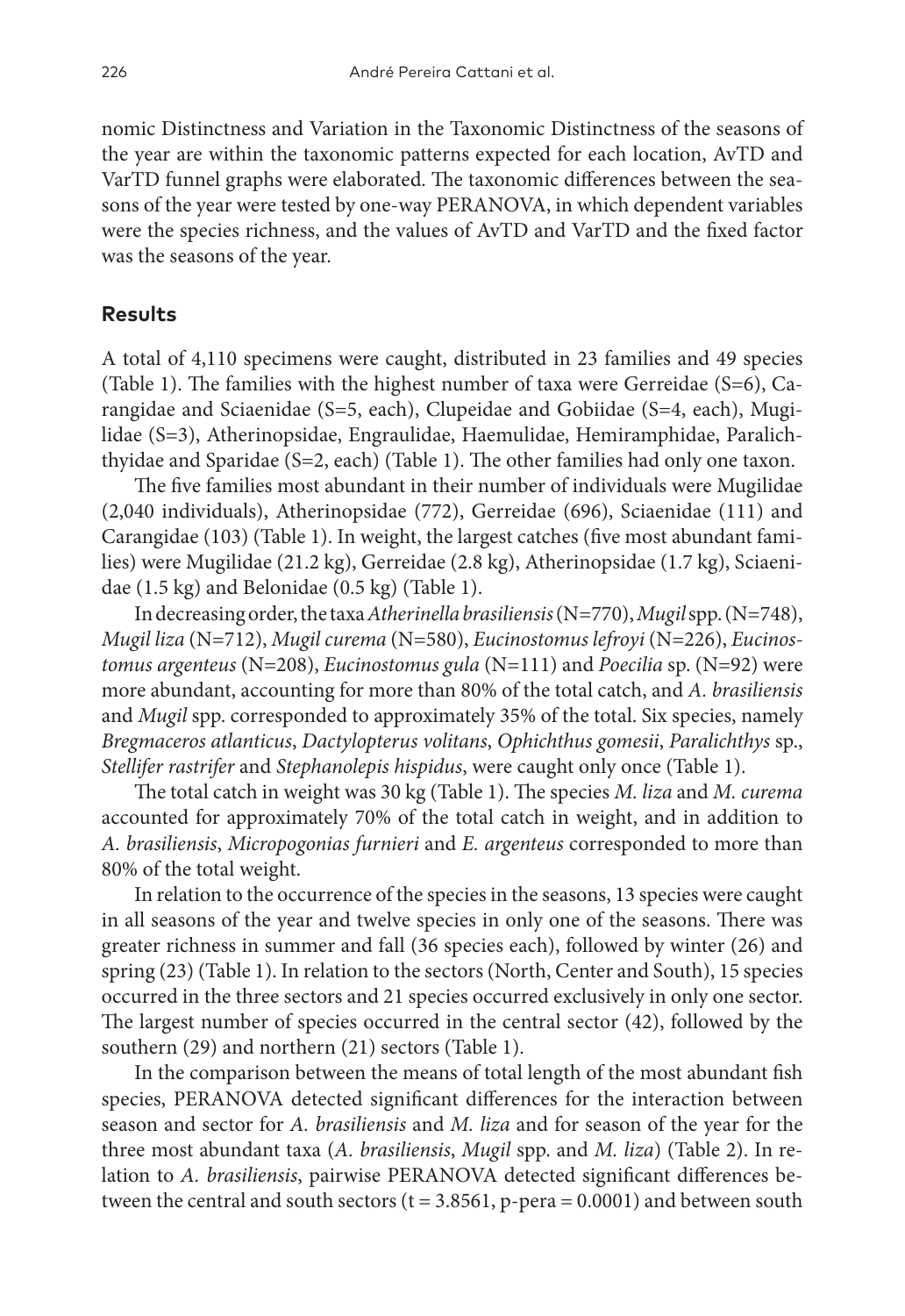**Table 1.** List of taxa, number of individuals (N), weight (W), mean, minimum and maximum total length (TL), season (fall = F, spring = S, summer = Su and winter = W) and sector (central = C, north = N and south = S) (greater abundance on the left) of fish caught in the Conceição Lagoon, Santa Catarina Island, southern Brazil.

| Family / Species                                           | ${\bf N}$      | W(g)     | (mm)  | Mean TL Min-Max<br>$TL$ (mm) | Season           | Sector       |
|------------------------------------------------------------|----------------|----------|-------|------------------------------|------------------|--------------|
| Achiridae                                                  |                |          |       |                              |                  |              |
| Achirus lineatus (Linnaeus, 1758)                          | 3              | 22.9     | 71    | $68 - 74$                    | W>SU             | S            |
| Ariidae                                                    |                |          |       |                              |                  |              |
| Genidens genidens (Cuvier, 1829)                           | 23             | 136.25   | 68.96 | $51 - 207$                   | F > W            | $N>C=S$      |
| Atherinopsidae                                             |                |          |       |                              |                  |              |
| Atherinella brasiliensis (Quoy & Gaimard, 1825)            | 770            | 1661.61  | 57.14 | $15 - 130$                   | F > SU > S > W   | S>N>C        |
| Odontesthes argentinensis (Valenciennes, 1835)             | $\overline{2}$ | 34002E77 | 134.5 | 132-137                      | $W = S$          | C            |
| <b>Belonidae</b>                                           |                |          |       |                              |                  |              |
| Strongylura marina (Walbaum, 1792)                         | 12             | 463.46   | 255.5 | 68-460                       | $SU = F > S$     | N>S>C        |
| Bregmacerotidae                                            |                |          |       |                              |                  |              |
| Bregmaceros atlanticus Goode & Bean, 1886                  | $\mathbf{1}$   | 0.72     | 48    | $48 - 48$                    | S                | C            |
| Carangidae                                                 |                |          |       |                              |                  |              |
| Caranx hippos (Linnaeus, 1766)                             | $\mathbf{2}$   | 3.94     | 50.5  | $50 - 51$                    | F                | C            |
| Caranx latus Agassiz, 1831                                 | 10             | 81.95    | 74.5  | $57 - 129$                   | SU > F           | C            |
| Oligoplites saurus (Bloch & Schneider, 1801)               | 6              | 42.28    | 98.33 | $35 - 135$                   | W>F              | N            |
| Trachinotus falcatus (Linnaeus, 1758)                      | 14             | 17.31    | 38.36 | $21 - 44$                    | F > SU           | $C>N=S$      |
| Trachinotus marginatus Cuvier, 1832                        | 71             | 88.01    | 40.51 | $28 - 81$                    | F                | $\mathsf{C}$ |
| Cichlidae                                                  |                |          |       |                              |                  |              |
| Geophagus brasiliensis (Quoy & Gaimard, 1824)<br>Clupeidae | 3              | 50.58    | 94    | $79 - 106$                   | SU > W           | S>N          |
| Brevoortia pectinata (Jenyns, 1842)                        | 3              | 14.59    | 82    | $73 - 93$                    | F                | S > C        |
| Harengula clupeola (Cuvier, 1829)                          | 7              | 47.13    | 85.43 | $75 - 101$                   | W>SU             | S            |
| Opisthonema oglinum (Lesueur, 1818)                        | $\overline{4}$ | 51.81    | 104   | $86 - 150$                   | F > SU           | N>C          |
| Sardinella brasiliensis (Steindachner, 1879)               | 18             | 78.72    | 75    | $38 - 104$                   | F                | C > S        |
| Dactylopteridae                                            |                |          |       |                              |                  |              |
| Dactylopterus volitans (Linnaeus, 1758)                    | 1              | 8.48     | 107   | $107 - 107$                  | SU               | C            |
| Engraulidae                                                |                |          |       |                              |                  |              |
| Anchoa tricolor (Spix & Agassiz, 1829)                     | 15             | 39.05    | 73.27 | $53 - 104$                   | $F > SU = S$     | C> N         |
| Cetengraulis edentulus (Cuvier, 1829)                      | 34             | 153.17   | 83.74 | $71 - 103$                   | F>W>SU           | S > C > N    |
| Gerreidae                                                  |                |          |       |                              |                  |              |
| Diapterus rhombeus (Cuvier, 1829)                          | 8              | 4.27     | 38    | $31 - 43$                    | F                | C            |
| Eucinostomus argenteus Baird & Girard, 1855                | 208            | 1029.11  | 71.01 | $33 - 130$                   | SU>F>S>W         | S > C > N    |
| Eucinostomus gula (Quoy & Gaimard, 1824)                   | 111            | 837.49   | 79.93 | $42 - 137$                   | $F > SU > W = S$ | $S>N=C$      |
| Eucinostomus lefroyi (Goode, 1874)                         | 226            | 154.27   | 37.77 | $17 - 92$                    | $W>F=S>SU$       | C > S > N    |
| Eucinostomus melanopterus (Bleeker, 1863)                  | 78             | 597.17   | 77.04 | $48 - 223$                   | SU>F>W>S         | S > C > N    |
| Eugerres brasilianus (Cuvier, 1830)                        | 65             | 176.75   | 59.8  | $40 - 120$                   | F>W>S>SU         | S>N>C        |
| Gobiidae                                                   |                |          |       |                              |                  |              |
| Bathygobius soporator (Valenciennes, 1837)                 | 27             | 254.18   | 84.78 | $37 - 115$                   | SU>F>S>W         | C > S        |
| Ctenogobius boleosoma (Jordan & Gilbert, 1882)             | 24             | 59.91    | 54.54 | $22 - 112$                   | SU>F>S>W         | C            |
| Ctenogobius shufeldti (Jordan & Eigenmann, 1887)           | 14             | 18.24    | 53.79 | $22 - 64$                    | $S>W=SU$         | $\mathsf{C}$ |
| Ctenogobius stigmaticus (Poey, 1860)                       | 5              | 6.03     | 58    | $55 - 63$                    | S > SU           | C            |
| Haemulidae                                                 |                |          |       |                              |                  |              |
| Haemulon steindachneri (Jordan & Gilbert, 1882)            | 13             | 274.51   | 100   | $48 - 195$                   | SU > F           | N > S        |
| Orthopristis ruber (Cuvier, 1830)                          | 29             | 50.12    | 45.93 | $30 - 96$                    | SU > F > W       | C            |
| Hemiramphidae                                              |                |          |       |                              |                  |              |
| Hemiramphus brasiliensis (Linnaeus, 1758)                  | $\overline{c}$ | 63.59    | 197   | 181-213                      | F                | C            |
| Hyporhamphus unifasciatus (Ranzani, 1841)                  | $\overline{4}$ | 74.03    | 141   | $77 - 272$                   | F > SU           | S > C        |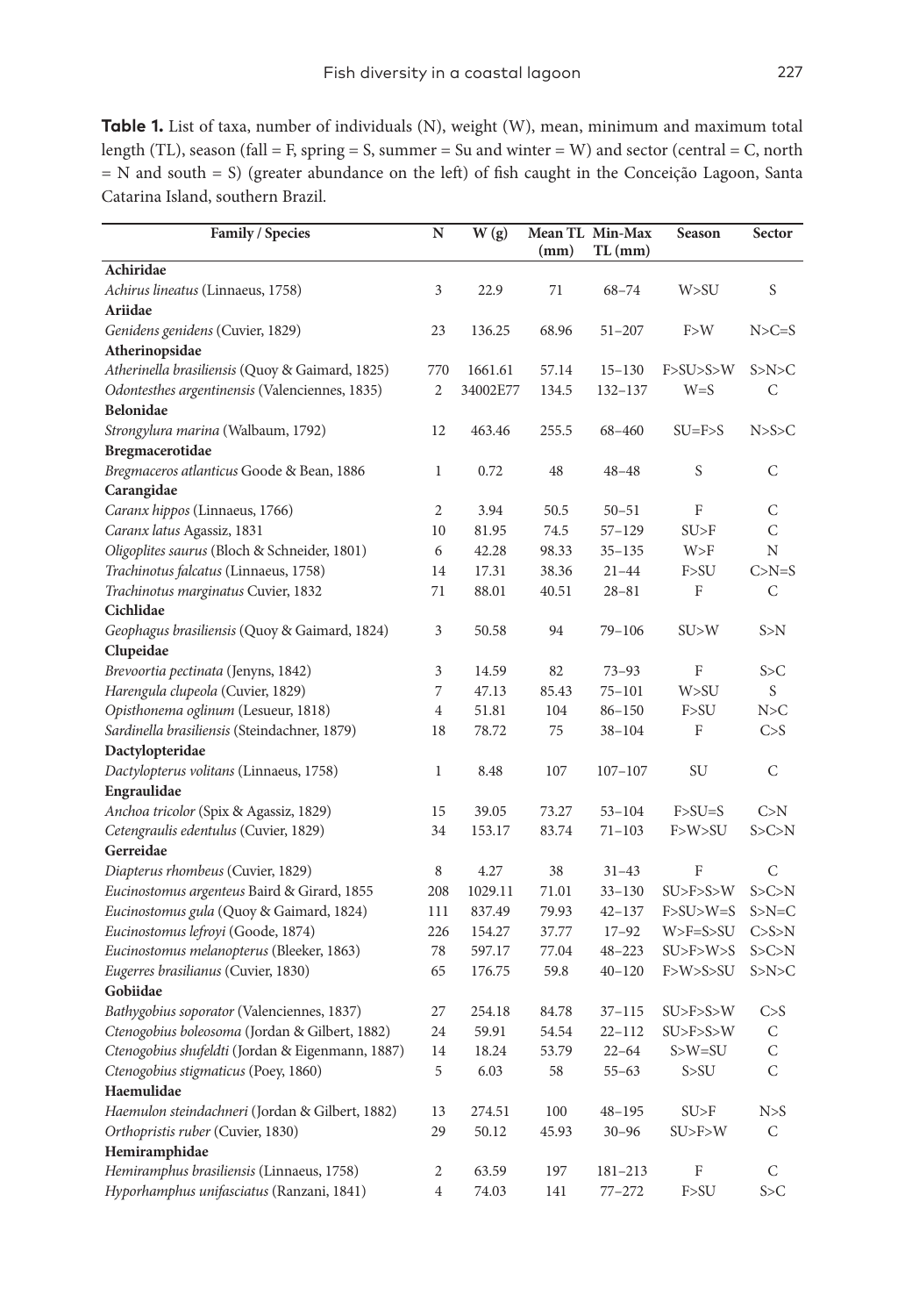| Family / Species                          | $\mathbf N$    | W(g)     |        | Mean TL Min-Max | Season                   | Sector       |
|-------------------------------------------|----------------|----------|--------|-----------------|--------------------------|--------------|
|                                           |                |          | (mm)   | $TL$ (mm)       |                          |              |
| Monacanthidae                             |                |          |        |                 |                          |              |
| Stephanolepis hispidus (Linnaeus, 1766)   | 1              | 5.26     | 103    | $103 - 103$     | <b>SU</b>                | C            |
| Mugilidae                                 |                |          |        |                 |                          |              |
| Mugil curema Valenciennes, 1836           | 580            | 7512.72  | 62.65  | $24 - 298$      | F > S > W > SU           | S > C > N    |
| Mugil liza Valenciennes, 1836             | 712            | 13513.45 | 50.32  | $28 - 402$      | S>W>SU>F                 | S > C > N    |
| Mugil spp.                                | 748            | 212.34   | 27.33  | $22 - 81$       | W>S>F>SU                 | C > S > N    |
| Ophichthidae                              |                |          |        |                 |                          |              |
| Ophichthus gomesii (Castelnau, 1855)      | 1              | 86.31    | 453    | 453-453         | SU                       | $\mathsf{C}$ |
| Paralichthyidae                           |                |          |        |                 |                          |              |
| Citharichthys spilopterus Günther, 1862   | 7              | 135.76   | 114.86 | $72 - 147$      | S > F > SU               | C > S        |
| Paralichthys sp.                          | 1              | 7.43     | 89     | $89 - 89$       | SU                       |              |
| Poeciliidae                               |                |          |        |                 |                          |              |
| Poecilia sp.                              | 92             | 114.86   | 41.19  | $12 - 73$       | SU>F>S>W                 | C>S>N        |
| Pomatomidae                               |                |          |        |                 |                          |              |
| Pomatomus saltatrix (Linnaeus, 1766)      | 22             | 206.46   | 98.32  | $68 - 152$      | $F > SU = W = S$         | C > S        |
| Sciaenidae                                |                |          |        |                 |                          |              |
| Menticirrhus littoralis (Holbrook, 1847)  | 72             | 165.53   | 74.67  | $29 - 188$      | F > SU > W               | C            |
| Micropogonias furnieri (Desmarest, 1823)  | 33             | 1278.99  | 96.26  | $51 - 144$      | SU>W>F                   | S > C        |
| Stellifer rastrifer (Jordan, 1889)        | 1              | 7.85     | 92     | $92 - 92$       | S                        | S            |
| Umbrina coroides Cuvier, 1830             | $\overline{4}$ | 13.2     | 63     | $55 - 70$       | F > S                    | $\mathsf{C}$ |
| Sparidae                                  |                |          |        |                 |                          |              |
| Archosargus rhomboidalis (Linnaeus, 1758) | 9              | 80.37    | 78.89  | $66 - 103$      | $F>W>$ S                 | N>C>S        |
| Diplodus argenteus (Valenciennes, 1830)   | 11             | 28.59    | 50.91  | $33 - 76$       | SU                       | C            |
| Synodontidae                              |                |          |        |                 |                          |              |
| Synodus foetens (Linnaeus, 1766)          | 3              | 69.1     | 140    | $110 - 198$     | $\mathrm{S}U\mathrm{>F}$ | S>N          |
| <b>TOTAL</b>                              | 4110           | 30034.61 |        |                 |                          |              |

Table 2. Peranova based on the Bray-Curtis similarity of the total length (square root transformed) of *A. brasiliensis*, *Mugil* spp. and *M. liza* caught in the Conceição Lagoon, Santa Catarina Island, southern Brazil. Factors: season = S and sector = Se. Test parameters: d.f. = degrees of freedom; MS = sum of mean squares.

| Atherinella brasiliensis   |                |           |          |                  |  |  |  |  |
|----------------------------|----------------|-----------|----------|------------------|--|--|--|--|
| <b>Source of Variation</b> | d.f            | MS        | Pseudo-F | $p(\text{pera})$ |  |  |  |  |
| S                          | 3              | 1669.8    | 15.894   | 0.0001           |  |  |  |  |
| Se                         | $\overline{c}$ | 21.147    | 0.20129  | 0.8445           |  |  |  |  |
| SxSe                       | 3              | 586.42    | 5.5819   | 0.0001           |  |  |  |  |
| Res                        | 670            | 105.06    |          |                  |  |  |  |  |
| Mugil spp.                 |                |           |          |                  |  |  |  |  |
| <b>Source of Variation</b> | d.f            | <b>MS</b> | Pseudo-F | $p(\text{pera})$ |  |  |  |  |
| S                          | 3              | 91.601    | 22.71    | 0.0006           |  |  |  |  |
| Se                         | 2              | 2.7338    | 0.67779  | 0.3725           |  |  |  |  |
| SxSe                       | 6              | 4.277     | 1.0604   | 0.318            |  |  |  |  |
| Res                        | 735            | 4.0335    |          |                  |  |  |  |  |
| Mugil liza                 |                |           |          |                  |  |  |  |  |
| <b>Source of Variation</b> | d.f            | <b>MS</b> | Pseudo-F | $p(\text{pera})$ |  |  |  |  |
| S                          | 3              | 921.04    | 7.5138   | 0.0002           |  |  |  |  |
| Se                         | 2              | 635.29    | 5.1826   | 0.0157           |  |  |  |  |
| EsxSe                      | 5              | 1131.1    | 9.2272   | 0.0001           |  |  |  |  |
| Res                        | 700            | 122.58    |          |                  |  |  |  |  |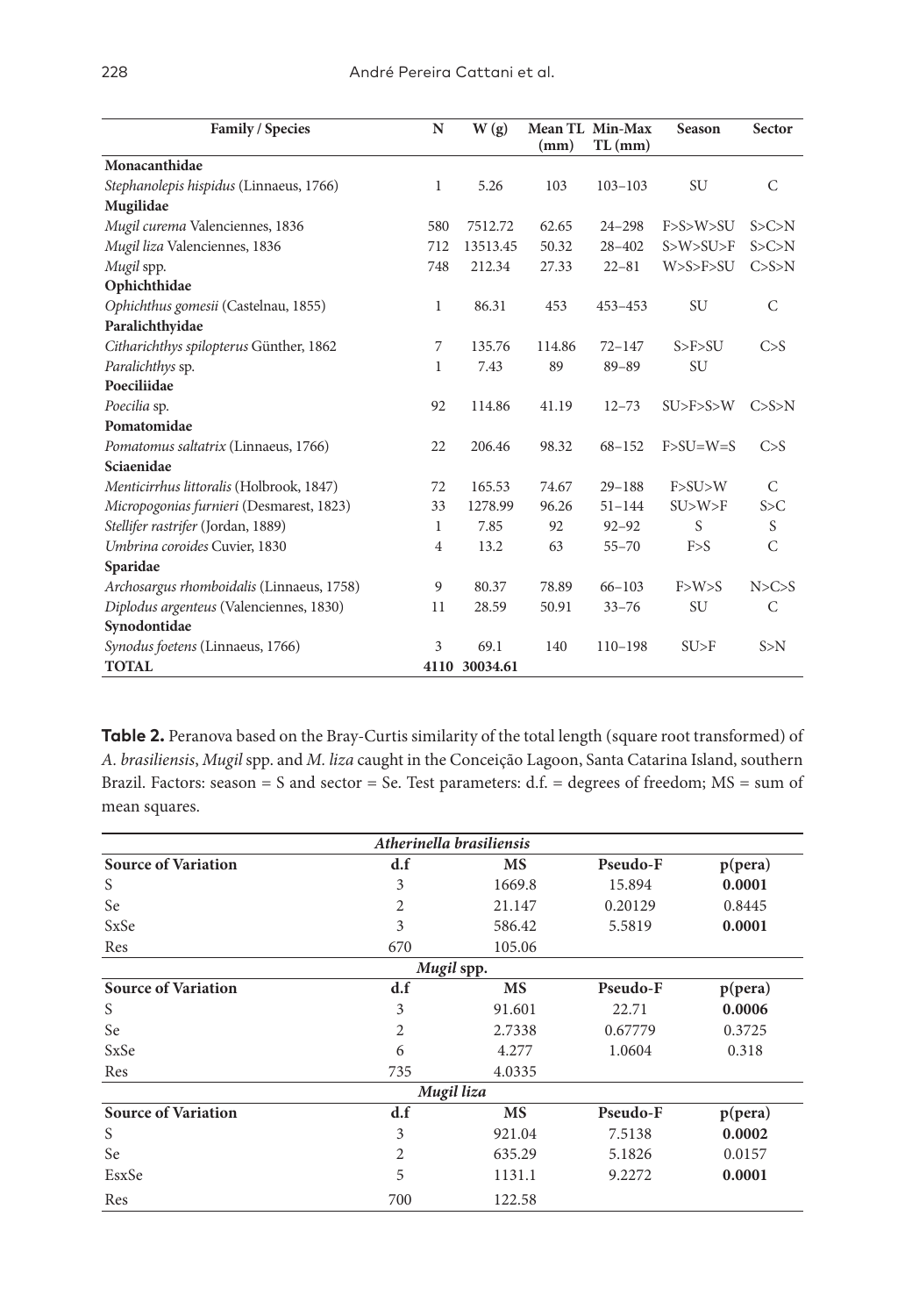and north ( $t = 4.2582$ , p-pera = 0.0001) in the summer. Higher mean values were found in winter in the central (TL = 9.8 mm) and north (TL = 9.7 mm) sectors; in spring in northern (TL =  $8.4$  mm) sector and in summer in southern (TL =  $7.5$  mm) sector, and lower mean values occurred in summer in the central  $(T<sub>L</sub> = 5.7$  mm) and northern  $(TL = 6.3$  mm) sectors (Fig. 2).

For *Mugil* spp., whose significant differences occurred only between seasons (Table 2), according to PERANOVA pairwise results, fall was significantly different from summer (t = 1.9062, p-pera = 0.0009), winter (t = 6.2243, p-pera = 0.0001) and spring  $(t = 8.2312, p\text{-}pear = 0.0001)$ . Higher mean TL were observed in winter  $(TL = 5.25$  mm) and spring  $(TL = 5.2$  mm) in the central sector and in spring and winter in the southern sector with averages of total length of 5.18 mm, and lower values were verified in fall, in southern (TL = 4.9 mm), central (TL = 5.0 mm) and northern (TL =  $5.05$  mm) sectors and in summer in the central (TL =  $5.15$  mm) sector (Fig. 2).

For *M. liza*, pairwise PERANOVA detected significant differences between the southern and central sectors in the summer  $(t = 3.9543, p\text{-}pera = 0.0001)$ , winter (t = 8.6419, p-pera = 0, 0001) and in the spring (t = 5.2852; p-pera =  $0.0001$ ) (Table 2). There were also significant differences between the central and northern sectors in winter ( $t = 2.6783$ , p-pera = 0.0008) and south and north in spring  $(t = 3.5397, p\text{-}pear = 0.0001)$ . Higher mean values were observed in fall (TL = 11) mm), summer (TL = 8.05 mm), and spring (TL = 7.2 mm) in the southern sector and in the fall in the central sector (TL = 7.8 mm), and lower mean values occurred in the spring in the central sector (TL =  $5.3$  mm); in winter in the northern



**Figure 2.** Mean values (standard error in vertical bars) of total length (TL) of *Mugil* spp., *Atherinella brasiliensis* and *M. liza* in the seasons of the year and sectors of the Conceição Lagoon, Santa Catarina Island, southern Brazil.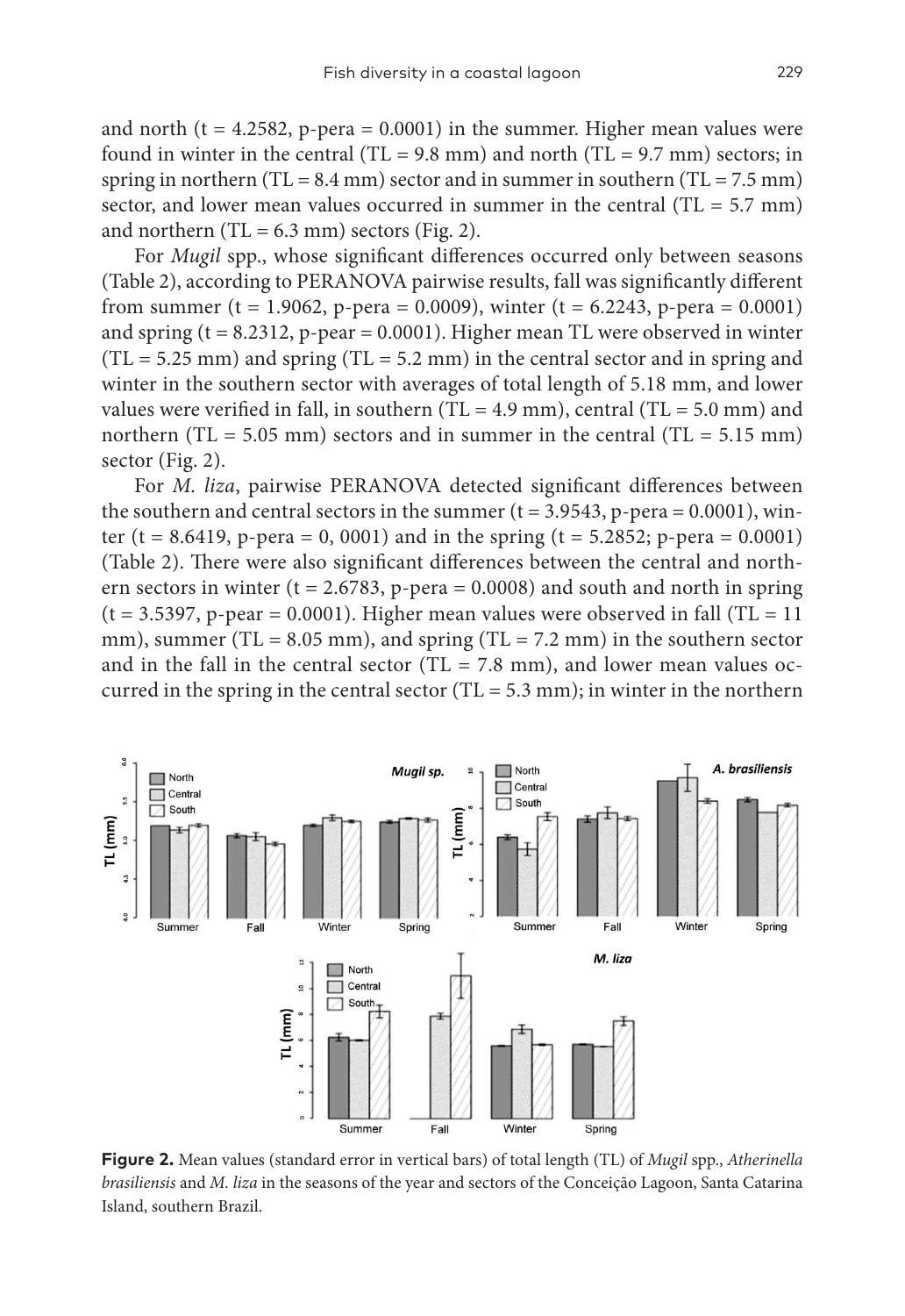and southern sectors with averages of total length of 5.4 mm, and in fall, in the northern sector (Fig. 2).

In the comparison of the means of abundance between the seasons and sectors, PERMANOVA detected significant differences for both isolated factors (Table 3). In the paired comparisons (pairwise PERMANOVA), for the seasons, only winter and spring were not significantly different (Table 4) and for the sectors, only between the north and the south no statistical differences were found (Table 4). Higher mean values of abundance occurred in the fall in the central and southern sectors; in the spring, central sector and in winter, southern sector and lower values were observed in winter and fall in the northern sector; in winter, in the central sector and in summer, in the northern sector (Fig. 3).

In relation to the species responsible for the graphic groupings elaborated by the canonical analysis of principal coordinates (CAP), it can be observed that, for the season of the year, there was a clear separation of the fall samples in relation to the other samples associated to the first axis, with the species *A. rhomboidalis*, *M. curema* and *E. gula* correlated positively with these samples, and *A. brasiliensis* and *E. argenteus* were correlated with the summer samples (Fig. 4A). There was also an overlap of winter and spring samples correlated with *Mugil* spp. and *Mugil liza* (Fig. 4A).

With respect to sectors, the canonical analysis of principal coordinates (CAP) clearly showed a separation between the three sectors, with the species *O. ruber*,

**Table 3.** Permanova based on the Bray-Curtis similarity of abundance (square root transformed) of fish caught in the lagoon. Factors: season  $= S$  and sector  $= Se$ . Test parameters: d.f. $= degrees$  of freedom; MS = sum of mean squares.

| <b>Source of Variation</b> | d.i | MS     | Pseudo-F | p(perm) |
|----------------------------|-----|--------|----------|---------|
|                            |     | 6072.7 | 2.7508   | 0.0001  |
| <b>Se</b>                  |     | 4884.2 | 2.2124   | 0.0008  |
| SxSe                       |     | 1718.2 | 0.7783   | 0.9073  |
| Res                        | 32  | 2207.6 |          |         |

**Table 4.** Pairwise Permanova based on the Bray-Curtis similarity of abundance (square root transformed) comparing the seasons of the year and sectors for fish caught in the Conceição Lagoon, Santa Catarina Island. Bold values are significant (p-value<0.05).

| Groups          |        | p(perm) |
|-----------------|--------|---------|
| Summer x Fall   | 1.7224 | 0.0019  |
| Summer x Winter | 1.99   | 0.0006  |
| Summer x Spring | 1.5724 | 0.0094  |
| Fall x Winter   | 1.734  | 0.0035  |
| Fall x Spring   | 1.7355 | 0.0015  |
| Winter x Spring | 1.0403 | 0.3865  |
| North x South   | 1.2334 | 0.1346  |
| North x Central | 1.5603 | 0.0067  |
| South x Central | 1.5803 | 0.0055  |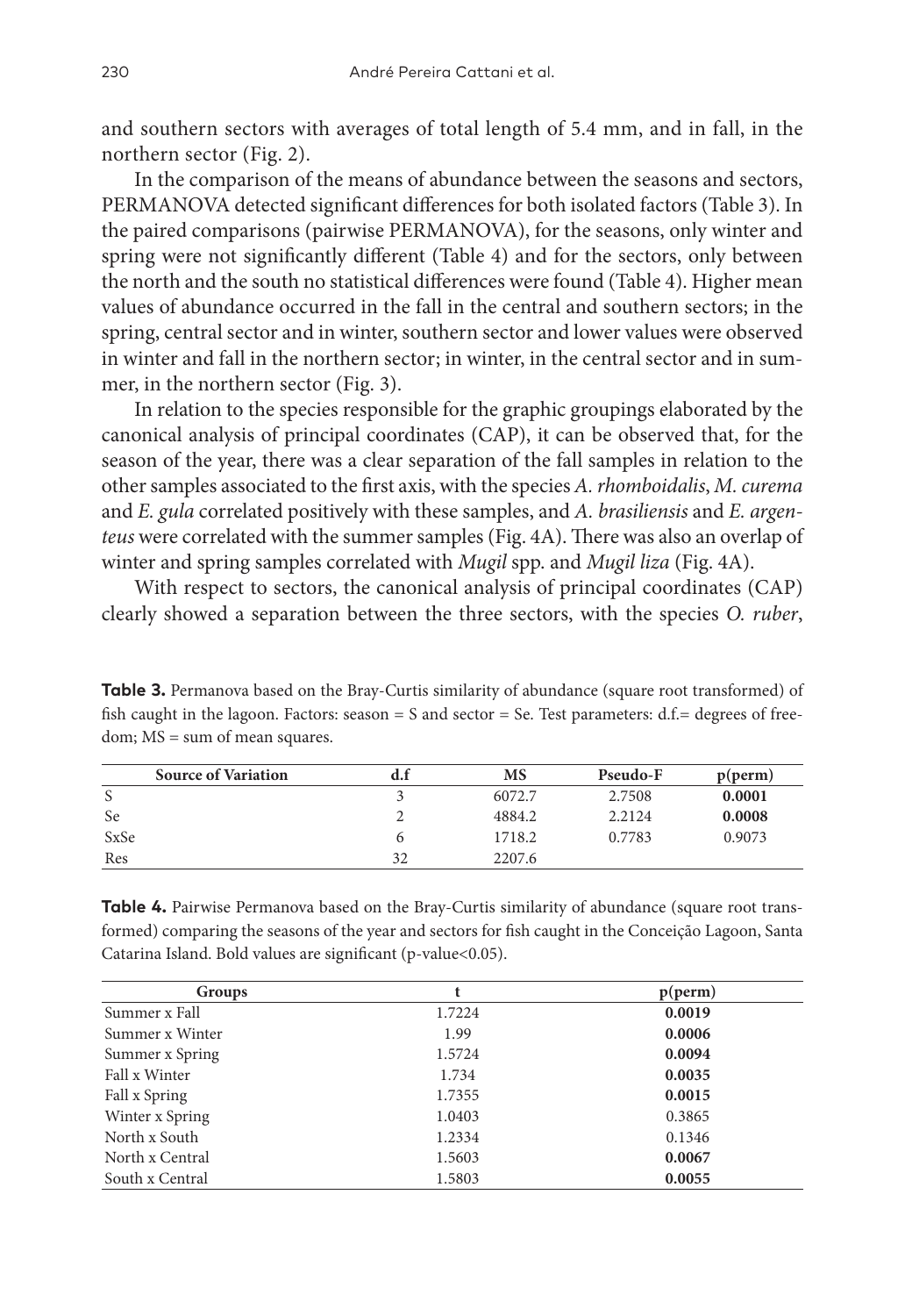

**Figure 3.** Mean values (standard error in vertical bars) of abundance (N) of fish caught in the seasons of the year and sectors of the Conceição Lagoon, Santa Catarina Island, southern Brazil.



**Figure 4.** Results of the canonical analysis of principal coordinates (CAP) of fish caught in the Conceição Lagoon, Santa Catarina Island, southern Brazil: (A) with the taxa that contributed to the differences between the seasons of the year ; (B) with the taxa that contributed to the differences between the sectors (North, South and Central). Vectors of the species based on the Spearman correlation above 0.4 (p> 0.4). The canonical correlations of the two axes obtained by the analysis were  $\delta_1 = 0.8623$  and  $\delta_2 =$ 0.6642 (A) and  $\delta_1 = 0.8782$  and  $\delta_2 = 0.6999$  (B). F: fall; S: spring; Su: summer; W: winter.

*M. littoralis* and *E. lefroyi* correlated with the samples from the central sector, the species *E. brasilianus* and *M. liza* correlated with the samples from the southern sector and *G. genidens* correlated with the samples from the northern sector (Fig. 4B).

Regarding the indices of average taxonomic distinctness (Delta+) and variation in the taxonomic distinctness (Lambda+), associated with species richness, PER-ANOVA did not detect significant differences for any of the variables, between the seasons (Table 5). As for the Delta+ index, the values for each season of the year were within the confidence interval, with the summer in the average and the other seasons below the average (Fig. 5A). However, for Lambda+, the value for spring was out of the confidence interval, and winter and fall values were within the confidence interval (Fig. 5B). Only the summer showed value within the average. In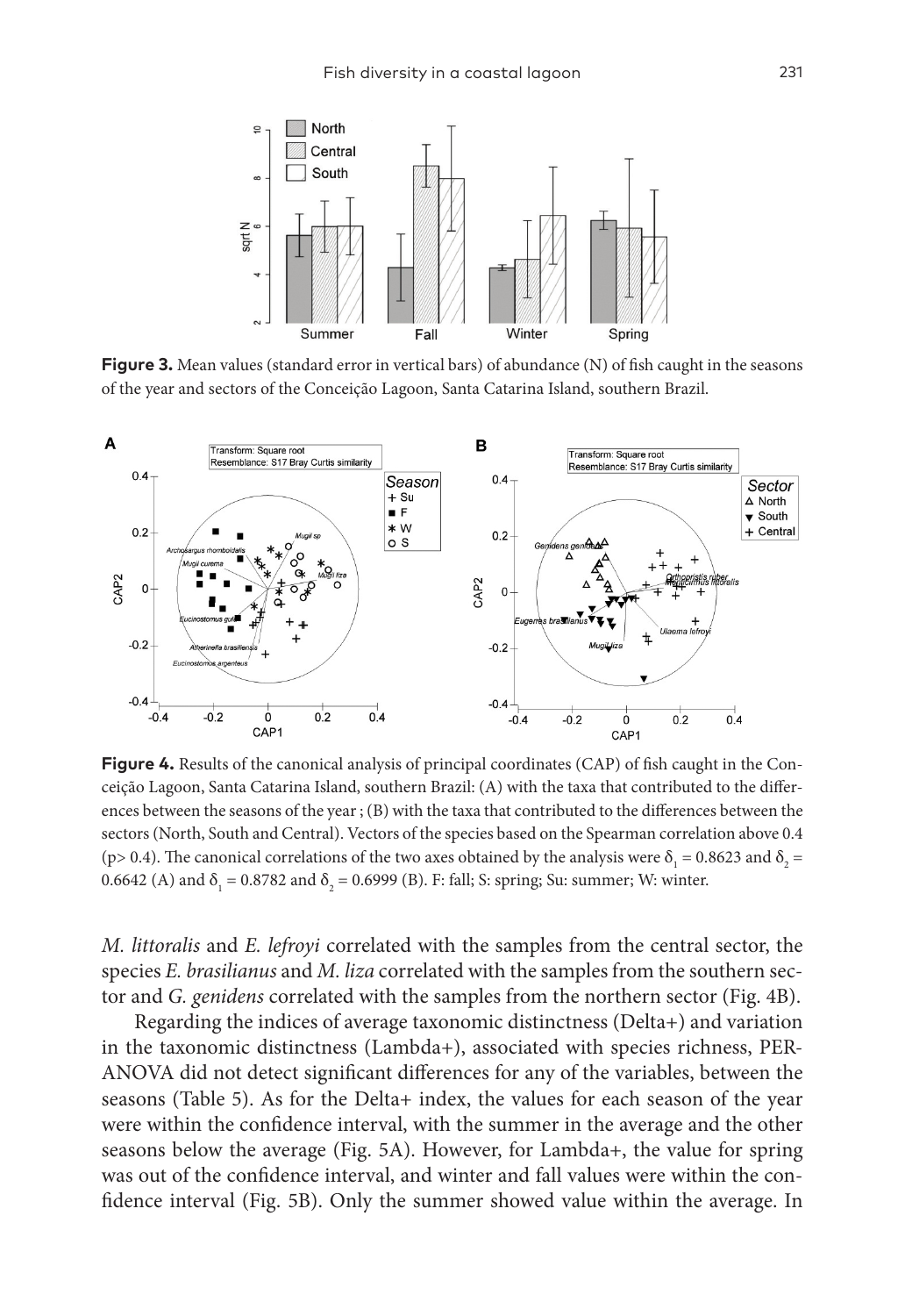

**Figure 5.** Average taxonomic distinctness  $(AvTD - Delta^*)(A)$ , variation in the taxonomic distinctness (VarTD – Lambda+) (B) and Lambda+ and Delta+ biplots (C) calculated per season of the year for the Conceição Lagoon, Santa Catarina Island, southern Brazil. A-B: the expected mean is represented by the center dashed line and the 95% confidence interval limit is given by the solid, funnel-shaped line; C: the ellipse represents the value of the 95% confidence interval of 20 and 40 species, respectively. F: fall; S: spring; Su: summer; W: winter.

|        | <b>Source of Variation</b> |    | MS      | Pseudo-F | p(perm) |
|--------|----------------------------|----|---------|----------|---------|
| Riches | Season                     |    | 292.99  | 1.7732   | 0.1449  |
|        | Res                        | 40 | 165.23  |          |         |
| AvTD   | Season                     |    | 0.08681 | 0.85882  | 0.4882  |
|        | Res                        | 39 | 0.10116 |          |         |
| VarTD  | Season                     |    | 29.713  | 1.7217   | 0.185   |
|        | Res                        | 36 | 17.257  |          |         |

**Table 5.** Result of PERANOVA for richness, average taxonomic distinctness (AvTD) and variation in taxonomic distinctness (VarTD) for the lagoon, with the season of the year as the factor.

descending order, higher Lambda+ values were verified in spring, winter, fall and summer (Fig. 5B). In the biplot, the fall and summer values were observed within the ellipse of 95% probability of occurrence of 40 species; the winter value was within the ellipse of 95% probability of occurrence of 20 species and the value of spring was out of both ellipses (Fig. 5C).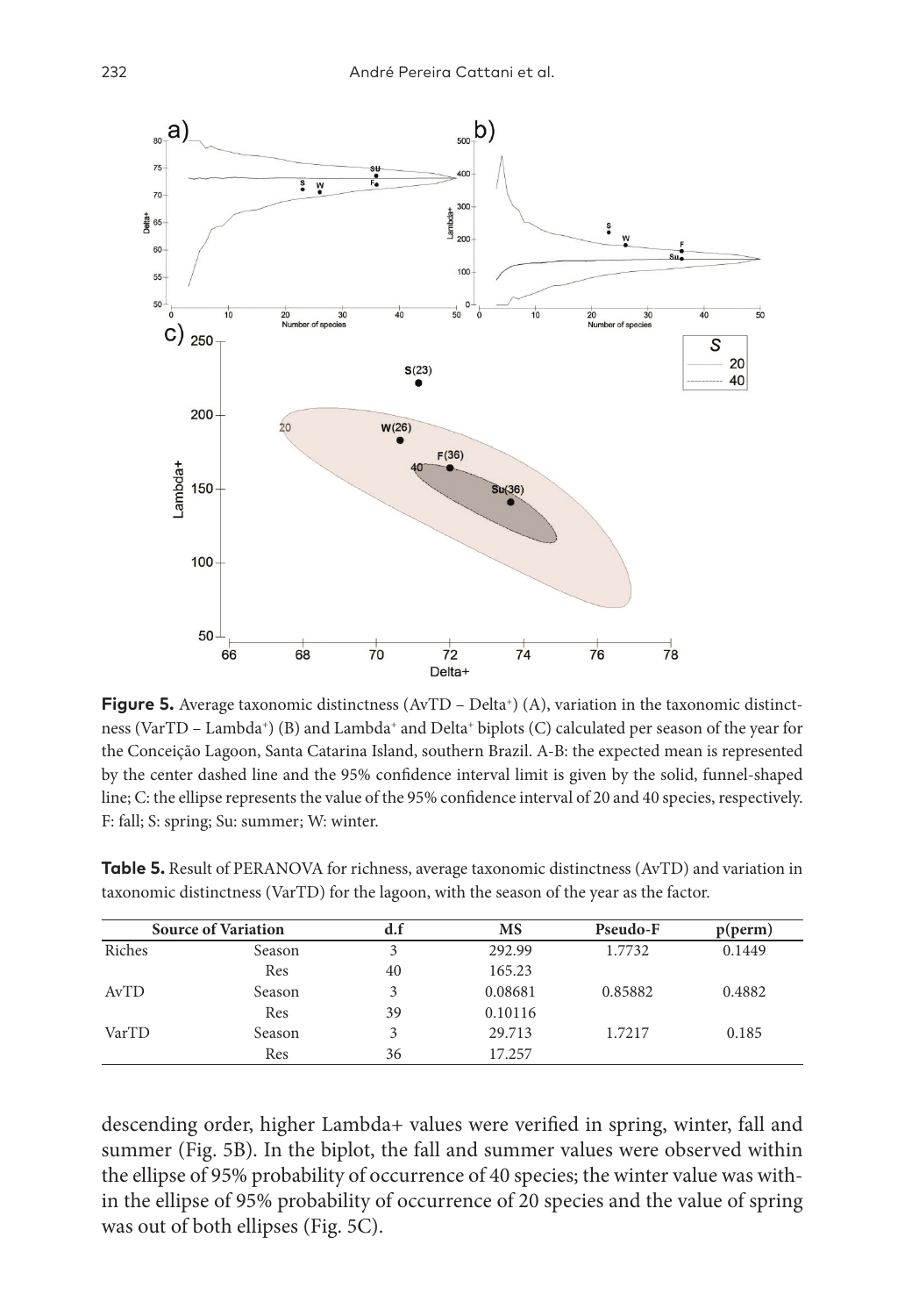## **Discussion**

The predominance of the families Atherinopsidae, Mugilidae and Gerreidae is a common pattern to the lagoons and coastal lagoons located in the South and Southeast regions of Brazil (Chao et al. 1982; Andreata et al. 1990; Monteiro-Neto et al. 1990; Barbien et al. 1991; Sierra de Ledo et al. 1993; Ramos and Vieira 2001; Hollanda-Carvalho et al. 2003; Loebmann and Vieira 2005; Lisboa et al. 2008; Spach et al. 2010; Moura et al. 2012). In the Conceição Lagoon, the high abundance of mugilids is also highlighted (Sierra de Ledo et al. 1993; Ribeiro et al. 1999; Borgo et al. 2015). This pattern of dominance can be influenced by the contribution of freshwater to the lagoon system, even though it represents a small contribution, it promotes the presence of areas with great availability of food in the lagoon due to the high primary productivity and the greater quantity of organic matter that is carried with this fresh water intake in the system, a direct reflection of the increase of urbanization in the hydrographic basin (Rios 2017). According to Vieira (1991), these characteristics are important to influence the distribution of the juvenile individuals of Mugilidae. In the Laguna region, approximately 120 km to the south of the study area, there was a greater dominance of the families Anablepidae (represented by *Jenynsia lineata*, which predominates in freshwater) and Mugilidae (Monteiro-Neto et al. 1990).

In the Conceição Lagoon, we observed the occurrence of species of *Poecilia*, the eighth most abundant in this study, with predominance in the sector with greater marine influence (point 5, in the central sector). Although predominantly freshwater (Mendonça and Andreata 2001), this species is the most tolerant of intermediate and high salt stress among anablepids (Rosen and Bailley 1963), being considered in this context an euryhaline species. Corroborating with our results, in faunal surveys conducted in coastal lagoons on the north coast of Rio de Janeiro, the species *Poecilia vivipara* was also found in areas considered hypersaline, with salinity up to 36 ups (Hollanda-Carvalho et al. 2003; Correia 2015).

In the case of Conceição Lagoon, the composition of the fish fauna is predominantly estuarine and marine, and it is observed that the freshwater contribution has little influence on the distribution patterns of the assemblages. However, this contribution of freshwater from the rivers, with great attenuation in precipitation events, brings with it a lot of organic matter and contributes directly to the eutrophication of this system, creating recruitment environments for species more resistant and resilient to these physicochemical alterations locations. The high marine influence in the Conceição Lagoon was intensified after 1982, with the artificial stabilization of the Barra Channel, which kept the mouth permanently open, and drastically altered the aquatic biota (Lisboa et al. 2008). Due to channel stabilization, the salinity of the central sector remains above 28 ups, between 24 and 27 ups in the northern sector and close to 24 ups in the southern sector (Odreski 2012).

Similarly to our results, greater abundances of Mugilidae followed by Atherinopsidae were recorded in a coastal lagoon with high marine influence, located near the mouth of the Saí Guaçu river, a border of the states of Paraná and Santa Catarina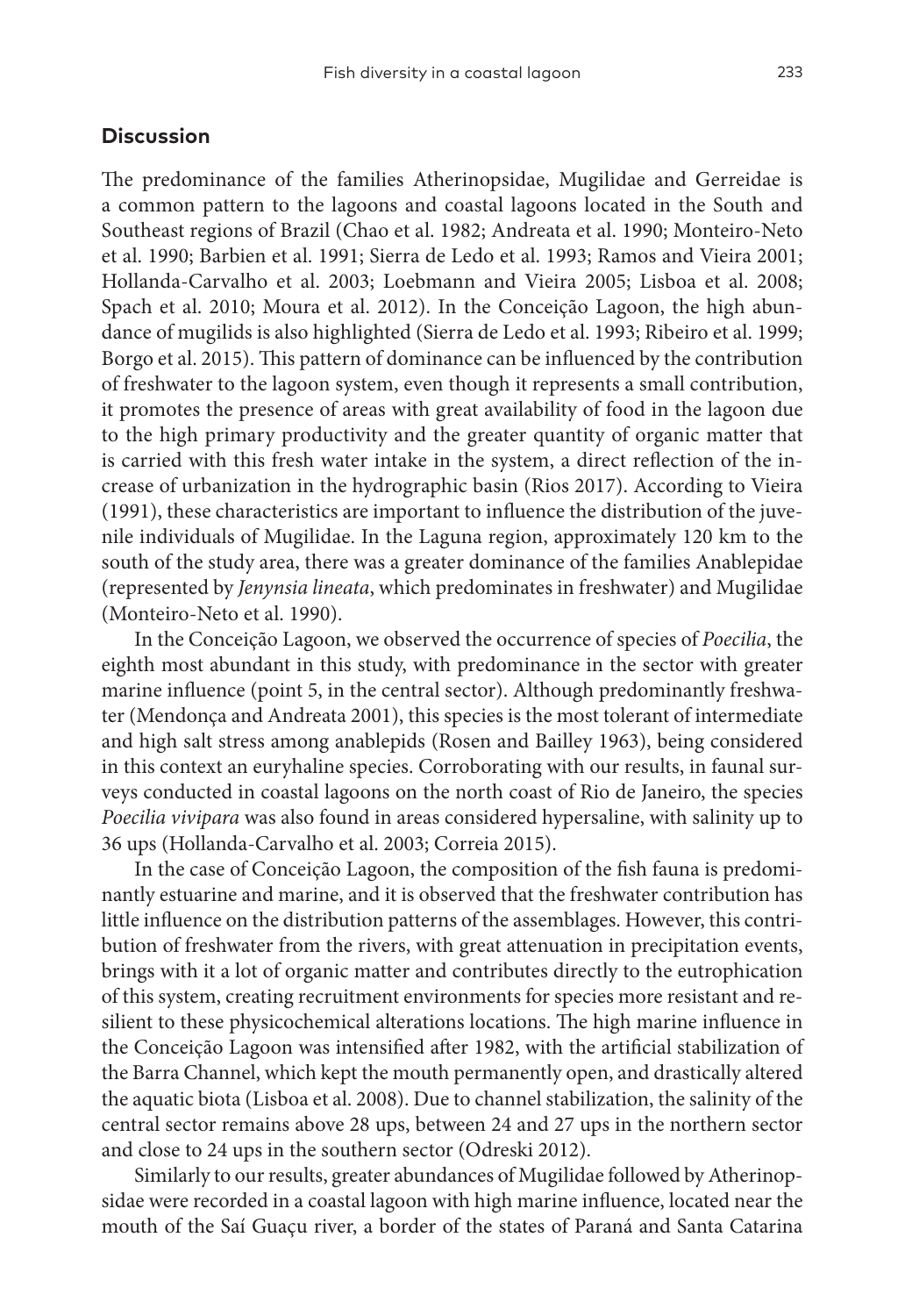(Spach et al. 2010). In the Peixe Lagoon, located in the coastal zone of the state of Rio Grande do Sul, there was a greater abundance of *M. liza*, comprising approximately 76% of the fish caught, and *A. brasiliensis* had an occurrence close to 1% (Loebmann and Vieira 2005). The same pattern is observed in the Patos Lagoon (Chao et al. 1982, Garcia et al. 2001; Ramos and Vieira 2001; Moura et al. 2012). In the coastal lagoons of Rio de Janeiro, mugilids are more abundant (Andreata et al. 1990; Barbien et al. 1991). Therefore, since there are differences in patterns of species diversity and abundance associated with latitudinal variations (Vieira and Musick 1994), these alternating patterns of dominance among the fish of the families Atherinopsidae and Mugilidae may be associated with these latitudinal differences, with Mugilidae predominating to the south and the Atherinopsidae further to the north.

In relation to seasonality, different from Borgo et al. (2015), which carried out a study contemplating three years of sampling in this same area, of which the Mugilidae family was dominant in abundance mainly in the fall season, in this work the overall abundance peaked also in the fall, but influenced by *A. brasiliensis* during this period, an explanation for the occurrence is that this species spends most of its life cycle in marginal areas associated with marshes (Garcia and Vieira 1997; Spach et al. 2004). *Atherinella brasiliensis* is considered a typical estuarine species (Barbien et al. 1991; Pessanha and Araújo 2001). Since its life cycle and niche are associated directly with estuarine and marginal areas, a high catch of this species is expected in all seasons of the year. However, the fall, which constitutes the post-reproductive and recruiting (spring and summer) period, was the period of greatest catchability of the individuals of this species, probably due to the type and mesh sizes of the fishing gear used and their high abundance. In addition to fall, this species was also abundant in the summer, corroborating the results reported by Pessanha and Araújo (2001) in Sepetiba Bay, Rio de Janeiro and by Neves et al. (2006) in the mangrove of Guaratiba, Rio de Janeiro. However, this pattern of dominance was different for fish from the families Mugilidae and Gerreidae, with higher abundances in spring and summer, respectively. Among the mugilids, *M. curema* was more abundant in the fall while *M. liza*, in the spring.

In the state of Rio Grande do Sul, differences were also found for the dominance of mugilids, with higher abundances of *M. curema* in summer and *M. liza*, in winter (Ramos and Vieira 2001). In the same study, the occurrence of *A. brasiliensis* and *Odontesthes argentinensis* was observed throughout the year for the family Atherinopsidae, with higher abundances in summer and winter, respectively. In the Patos Lagoon, Chao et al. (1982) also reported the alternation between dominance peaks of *A. brasiliensis* in summer and *O. argentinensis* in winter. In Rio de Janeiro, significant differences were also detected between the seasons, with higher dominance of *A. brasiliensis* in the hot periods (Andreata et al. 1990; Barbien et al. 1991).

Regarding the differences between the sectors of the Conceição Lagoon, the highest abundances were recorded in the southern sector, which were related to high abundances of *A. brasiliensis*, *M. liza* and *M. curema*. This high catchability recorded may be associated with the types of reproduction of r-strategists and for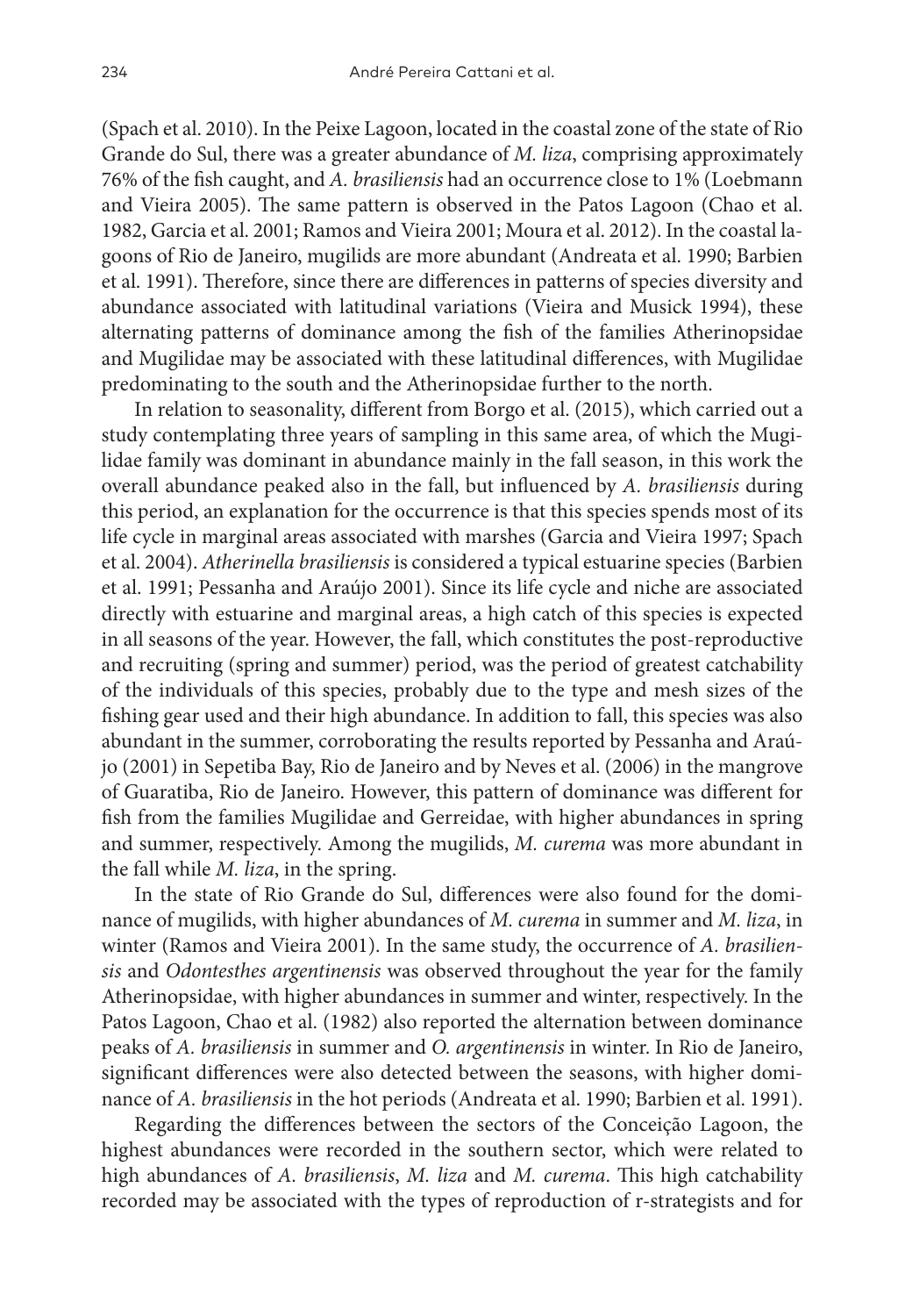forming shoals, which is expected for subtropical estuarine regions (Haedrich 1983; Chaves et al. 2000). Fish that occupy lower levels in the trophic chain, such as *A. brasiliensis* (the most abundant species in this study), are the dominant species in numbers of individuals in biological communities (Blaber et al. 1984). *Mugil* spp. were more abundant in the central sector, where there is a strong marine influence and a higher salinity. However, in a study by Sierra de Ledo et al. (1993), with juveniles of Mugilidae from Conceição Lagoon, there was greater abundance of *M. liza* in the central sector, and a homogeneous distribution of *M. curema* in the northern and southern sectors.

Thus, in Conceição Lagoon, we can infer that the pattern of distribution and occurrence of fish may have been caused by the influence of anthropic actions, such as eutrophication, changes in the inflow, fragmentation of the landscape and geomorphological modification (De Jonge and De Jong 2002). However, they were in agreement with the observed patterns for the coastal and estuarine lagoons, as well as for the shallow areas of the southeastern and southern regions of Brazil. With respect to taxonomic diversity, we can observe in the biplot chart that the seasons of spring and winter presented greater taxonomic complexity in relation to the seasons of fall and summer. An explanation for the low complexity in the last two seasons is given by the fact that some genera and families are represented by only one species, whereas in the other two seasons, the higher taxa are relatively rich in species, thus increasing their taxonomic complexity.

## **References**

- Aguiaro T, Caramaschi EP (1995) Ichthyofauna composition of three coastal lagoons in the north of the state of Rio de Janeiro (Brazil). Brazilian Archives of Biology and Technology 38: 1181–1189.
- Aguierre-León A, Pérez-Ponce HE, Díaz-Ruiz S (2014) Heterogeneidad ambiental y su relación con la diversidad y abundancia de la comunidad de peces en un sistema costero del Golfo de México. Revista de Biología Tropical 62(1): 145–163. [https://doi.](https://doi.org/10.15517/rbt.v62i1.8212) [org/10.15517/rbt.v62i1.8212](https://doi.org/10.15517/rbt.v62i1.8212)
- Amezcua F, Amezcua-Linares F (2014) Seasonal changes of fish assemblages in a subtropical Lagoon in the SE Gulf of California. The Scientific World Journal 1: 1–15. [https://doi.](https://doi.org/10.1155/2014/968902) [org/10.1155/2014/968902](https://doi.org/10.1155/2014/968902)
- Anderson MJ, Gorley RN, Clarke KR (2008) PERMANOVA +for PRIMER: guide to software and statistical methods. PRIMER-E, New Zealand, 218 pp. [http://updates.primer](http://updates.primer-e.com/primer7/manuals/PERMANOVA+_manual.pdf)[e.com/primer7/manuals/PERMANOVA+\\_manual.pdf](http://updates.primer-e.com/primer7/manuals/PERMANOVA+_manual.pdf)
- Andreata JV, Saad AM, Barbiéri LRR (1989) Associação e distribuição das espécies de peixes na laguna de Marapendi, Rio de Janeiro, no período de março de 1985 a fevereiro de 1987. Memorias do Instituto Oswaldo Cruz 84(suppl 4): 45–51. [https://doi.org/10.1590/](https://doi.org/10.1590/S0074-02761989000800013) [S0074-02761989000800013](https://doi.org/10.1590/S0074-02761989000800013)
- Andreata JV, Barbiéri LRR, Sebília ASC, Silva MHC, Santos MA, Santos RP (1990) Relação dos peixes da Laguna de Marapendi, Rio de Janeiro, Brasil. Atlântica 12: 5–17.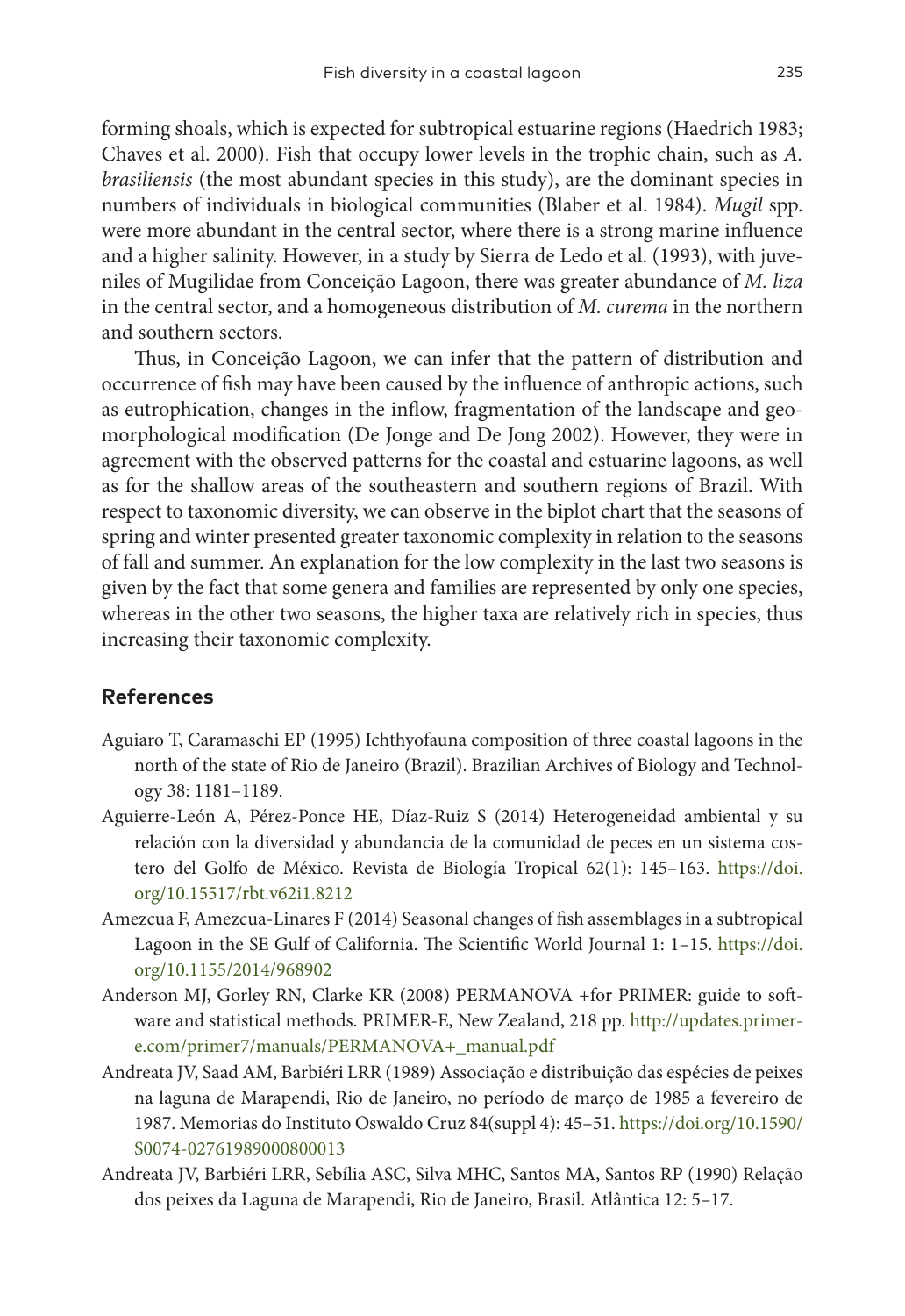- Barbien LRR, Andreata JV, Santos MA, Sebília ASC, Santos RP, Silva MH (1991) Distribuição e ciclo de vida das espécies de peixes mais abundantes da laguna de Marapendi, Rio de Janeiro, Brasil. Revista Brasileira de Zoologia 7(3): 223–243. [https://doi.org/10.1590/](https://doi.org/10.1590/S0101-81751990000300004) [S0101-81751990000300004](https://doi.org/10.1590/S0101-81751990000300004)
- Barbosa TCP (2003) Ecolagoa: um breve documento sobre a ecologia da bacia hidrográfica da Lagoa da Conceição. Editora Agnus, Florianópolis, 86 pp.
- Blaber SJM, Hay DG, Cyrus DP, Martín TJ (1984) The ecology of two degraded estuaries on the north coastal of Natal, South Africa. South African Journal of Zoology 19(3): 224–240. <https://doi.org/10.1080/02541858.1984.11447884>
- Borgo D, Cattani AP, Ribeiro GC, Pichler HA, Hostim-Silva M, Clezar L, Santos LO, Spach HL (2015) Os padrões de distribuição dos peixes de uma laguna costeira aberta no Atlântico oeste subtropical são influenciados pelas variações espaciais e sazonais? Biotemas 28(3): 93–105. <https://doi.org/10.5007/2175-7925.2015v28n3p93>
- Chao LN, Pereira LE, Vieira JP, Benvenuti MA, Cunha LPR (1982) Relação preliminar dos peixes estuarinos e marinhos da Lagoa dos Patos e região costeira adjacente, Rio Grande do Sul, Brasil. Atlântica 5: 67–75.
- Chaves PTC, Bouchereau JL, Vendel AL (2000) The Guaratuba Bay, Paraná, Brazil (25°52'S, 48°39'W), in the life cycle of coastal fish species. In: International Conference Sustainability of Estuaries and Mangroves: Challenges and Prospects, Recife, Published in CDron by UFRPE, 1–8.
- Clarke KR, Warwick RW (1994) Change in marine communities: an approach to statistical analysis and interpretation. 2 nd. Plymouth Marine Laboratory, Plymouth, 144 pp.
- Correia LV (2015) O efeito da salinidade em Poecilia vivipara Bloch and Schneider 1801 (Poeciliidae): explorando as variações no provisionamento materno e outras táticas reprodutivas. PhD thesis, Rio de Janeiro, Brasil: Universidade Federal do Rio de Janeiro.
- Cromwell JE (1971) Barrier coast distribution: a world survey. In: Abstract Volume of the Second National Coastal and Shallow Water Research Conference, Baton Rouge, 50 pp.
- Day Jr JW, Yáñez-Arancibia A (1982) Coastal lagoon and estuaries, ecosystem approach. Ciência Interamericana 22: 11–26.
- de Jonge VN, de Jong DJ (2002) Ecological restoration in coastal areas in the Netherlands:concepts, dilemmas and some examples. Hydrobiologia 478(1/3): 7–28. <https://doi.org/10.1023/A:1021014310819>
- Dias BB, Parizotto BADM, Bonetti C (2014) Agentes Naturais e Antrópicos Modificadores da Qualidade da Água e dos Sedimentos nas Áreas ariginais da Lagoa da Conceição, SC. Brazilian Journal of Aquatic Science and Technology 18(1): 33–43. [https://doi.](https://doi.org/10.14210/bjast.v18n1.p33%E2%80%9343) [org/10.14210/bjast.v18n1.p33–43](https://doi.org/10.14210/bjast.v18n1.p33%E2%80%9343)
- Embarek R, Amara R, Kara MH (2017) Fish assemblage structure in shallow waters of the Mellah Lagoon (Algeria): Seasonal and spatial distribution patterns and relation to environmental parameters. Acta Ichthyologica et Piscatoria 47(2): 133–144. [https://doi.](https://doi.org/10.3750/AIEP/02080) [org/10.3750/AIEP/02080](https://doi.org/10.3750/AIEP/02080)
- Fonseca A (2004) Variação sazonal e espacial das características hidroquímicas, dos fluxos de nutrientes e do metabolismo na interface água-sedimento da Lagoa da Conceição (SC, Brasil). PhD thesis. São Paulo, Brasil: Universidade de São Paulo.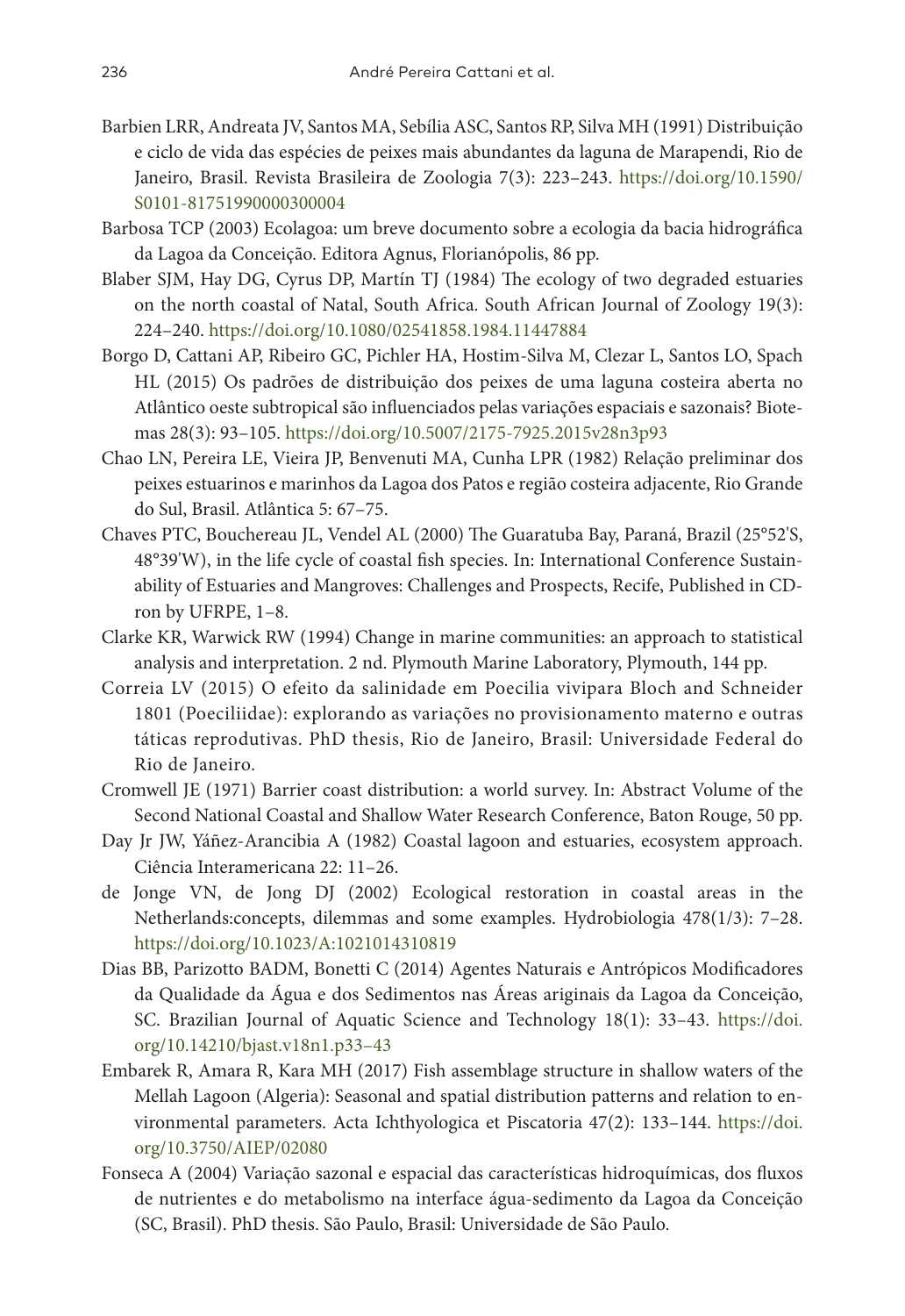- Garcia AM, Vieira JP (1997) O aumento da diversidade de peixes no Estuário da Lagoa dos Patos durante episódio El Nino. Atlântica 23: 133–152.
- Garcia AM, Vieira JP, Winemiller K (2001) Dynamics of the shallow-water fish assemblage of the Patos Lagoon estuary (Brazil) during cold and warm ENSO episodes. Journal of Fish Biology 59(5): 1218–1238. <https://doi.org/10.1111/j.1095-8649.2001.tb00187.x>
- Haedrich RL (1983) Estuarine Fishes. In: Ketchum BH (Eds) Estuaries and Enclosed Seas. Elsevier Scientific, New York, 183–207.
- Hollanda-Carvalho P, Sanchez-Botero JI, Caramaschi EP, Bozelli RL (2003) Temporal variation of fish community richness in coastal lagoons of the Restinga de Jurubatiba National Park, Rio de Janeiro, Brazil. Acta Limnologica Brasiliensia 15: 31–40.
- IBGE (2000) Instituto Brasileiro de Geografia e Estatística. Censo Demográfico de Santa Catarina. Florianópolis.
- Kjervfe B (1994) Coastal lagoons. In: Kjervfe B (Eds) Coastal lagoon processes. Elsevier Oceanography Series, Amsterdam, 1–8. [https://doi.org/10.1016/S0422-](https://doi.org/10.1016/S0422-9894(08)70006-0) [9894\(08\)70006-0](https://doi.org/10.1016/S0422-9894(08)70006-0)
- Knoppers BA, Opitz SS, de Souza MP, Miguez CF (1984) The spatial distribution of particulate organic matter and some physical and chemical water properties in Conceição Lagoon, Santa Catarina, Brazil. Arquivos de Biologia e Tecnologia 27: 59–77.
- Lisboa LKL, Teive LF, Petrucio MM (2008) Lagoa da Conceição: Uma revisão da disponibilidade de dados ecológicos visando o direcionamento de novas pesquisas no ecossistema. Biotemas 21(1): 139–146.<https://doi.org/10.5007/2175-7925.2008v21n1p139>
- Loebmann D, Vieira JP (2005) Distribuição espacial e abundância das assembleias de peixes no Parque Nacional da Lagoa do Peixe, Rio Grande do Sul, Brasil. Revista Brasileira de Zoologia 22(3): 667–675. <https://doi.org/10.1590/S0101-81752005000300023>
- Mariani S (2001) Can spatial distribution of Ichthyofauna describe ma influence on Coastal lagoons? A central Mediterranean study. Estuarine, Coastal and Shelf Science 52(2): 261–267. <https://doi.org/10.1006/ecss.2000.0746>
- Mendonça JP, Andreata JV (2001) Aspectos reprodutivos de Poecilia vivipara (Bloch & Schneider) (Poeciliidae) da Lagoa Rodrigo de Freitas, Rio de Janeiro, Brasil. Revista Brasileira de Zoologia 18(4): 1041–1047. <https://doi.org/10.1590/S0101-81752001000400001>
- Monteiro-Neto C, Blacher C, Laurent AAS, Snizek FN, Canozzi MB, Tabajara LLCA (1990) Estrutura da comunidade de peixes em águas rasas na região de Laguna, Santa Catarina, Brasil. Atlântica 12: 53–69.
- Moura PM, Vieira JP, Garcia AM (2012) Fish abundance and species richness across na estuarine-freshwater ecosystem in the Neotropics. Hydrobiologia 696(1): 107–122. [https://](https://doi.org/10.1007/s10750-012-1187-9) [doi.org/10.1007/s10750-012-1187-9](https://doi.org/10.1007/s10750-012-1187-9)
- Muehe D, Gomes Jr FC (1999) Batimetria e algumas considerações sobre a evolução geológica da lagoa da Conceição, Ilha de Santa Catarina. In: Sierra de Ledo B, Soriano-Sierra EJ (Eds) O Ecossistema da Lagoa da Conceição. NEMAR/CCB/UFSC, SDM/ FEPEMA, Florianópolis, 16–24.
- Neves LM, Pereira HH, Costa MR, Araújo FG (2006) Uso do manguezal de Guaratiba, Baía de Sepetiba, Rio de Janeiro, pelo peixe-rei Atherinella brasiliensis (Quoy and Gaimard) (Atheriniformes, Atherinopsidae). Revista Brasileira de Zoologia 23(2): 421–428. [htt](https://doi.org/10.1590/S0101-81752006000200017)[ps://doi.org/10.1590/S0101-81752006000200017](https://doi.org/10.1590/S0101-81752006000200017)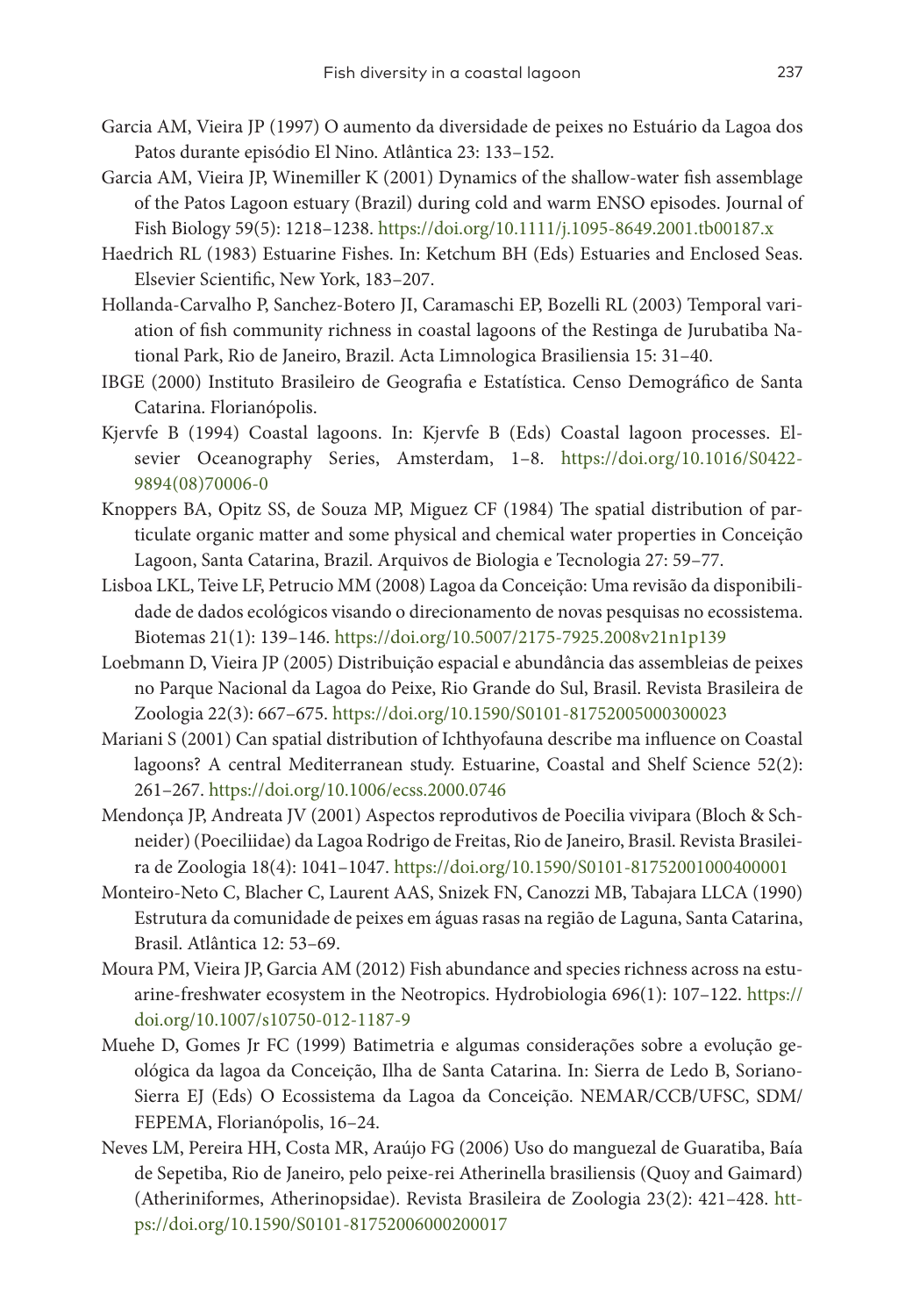- Odebrecht C, Caruso Jr FG (1987) Hidrografia e Matéria Particulada em suspensão na Lagoa da Conceição, Ilha de Santa Catarina, SC, Brasil. Atlântica 9: 83–104.
- Odreski LFR (2012) Influência hidrológica nos processos hidrodinâmicos da lagoa da Conceição - Florianópolis-SC. PhD thesis. Florianópolis, Brasil: Universidade Federal de Santa Catarina.
- Onuf C, Quammen MI (1983) Fishes in a California coastal lagoon. Effects of major storms on distribution and abundance. Marine Ecology Progress Series 12: 1–14. [https://doi.](https://doi.org/10.3354/meps012001) [org/10.3354/meps012001](https://doi.org/10.3354/meps012001)
- Pazete de Oliveira M, Tejerina-Garro FL (2010) Distribuição e estrutura das assembleias de peixes em um rio sob influência antrópica, localizado no alto da bacia do rio Paraná – Brasil central. Boletim do Instituto de Pesca 36: 185–195.
- Pérez-Ruzafa A, García-Charton JA, Barcala E, Marcos C (2006) Changes in benthic fish assemblages as a consequence of coastal works in a coastal lagoon: the Mar Menor (Spain, Western Mediterranean). Marine Pollution Bulletin 53: 1 07–120. [https://doi.](https://doi.org/10.1016/j.marpolbul.2005.09.014) [org/10.1016/j.marpolbul.2005.09.014](https://doi.org/10.1016/j.marpolbul.2005.09.014)
- Pessanha ALM, Araújo FG (2001) Recrutamento do peixe-rei, A. brasiliensis (Quoy and Gaimard) (Atheriniformes, Atherinopsidae), na margem continental da baía de Sepetiba, Rio de Janeiro, Brasil. Revista Brasileira de Zoologia 18(4): 1265–1274. [https://doi.](https://doi.org/10.1590/S0101-81752001000400021) [org/10.1590/S0101-81752001000400021](https://doi.org/10.1590/S0101-81752001000400021)
- Pombo L, Elliott M, Rebelo JE (2005) Environmental influences on fish assemblages distribution of na estuarine coastal lagoon Ria de Aveiro (Portugal). Scientia Marina 69(1): 143–159. <https://doi.org/10.3989/scimar.2005.69n1143>
- Pouilly M, Barrera S, Rosales C (2006) Changes of taxonomic and trophic structure of fish assemblages along an environmental gradient in the Upper Beni watershed (Bolivia). Journal of Fish Biology 68(1): 137–156. <https://doi.org/10.1111/j.0022-1112.2006.00883.x>
- Ramos LA, Vieira JP (2001) Composição específica e abundância de peixes de zonas rasas dos cinco estuários do Rio Grande do Sul, Brasil. Boletim do Instituto de Pesca. 27: 109–121.
- Ribeiro GC, Clezar LEM, Hostim-Silva M (1999) Comunidade Íctica, sua variação espacial e sazonal na Lagoa da Conceição e área costeira adjacente, Ilha de Santa Catarina, SC, Brasil. In: Sierra de Ledo B, Soriano-Sierra EJ (Eds) O Ecossistema da Lagoa da Conceição. NEMAR/CCB/UFSC, SDM/FEPEMA, Florianópolis, 261–273.
- Rios MCFA (2017) Percepção da Qualidade Ambiental da Lagoa da Conceição pelos Pescadores Artesanais e sua Relação com a Pesca: Ilha de Santa Catarina, Brasil. PhD thesis. Florianópolis, Brasil: Universidade Federal de Santa Catarina.
- Rosen DE, Bailley RM (1963) The poecilid fishes (Cyprinodontiformes) their structure, zoogeography and systematics. Bulletin of the American of Natural History. 126: 1–176.
- Sierra De Ledo B, Gre JCR, Soriano-Sierra EJ (1985) Fishery production, anthropogenic and natural stress in Conceição Lagoon, Santa Catarina, Brazil. In: International Symposium on Utilization of Coastal Ecossystems: Planning, Pollution and Productivity 1: 485–496. <https://doi.org/10.1590/2318-0331.011716027>
- Sierra De Ledo B, Ribeiro GC, Clezar L, Hostim-Silva M (1993) Padrões de Ocorrência Espacial e Temporal de Peixes Mugilídeos Jovens na Lagoa da Conceição, Ilha de Santa Catarina, Brasil. Biotemas 6: 133–146. <https://doi.org/10.5007/%25x>